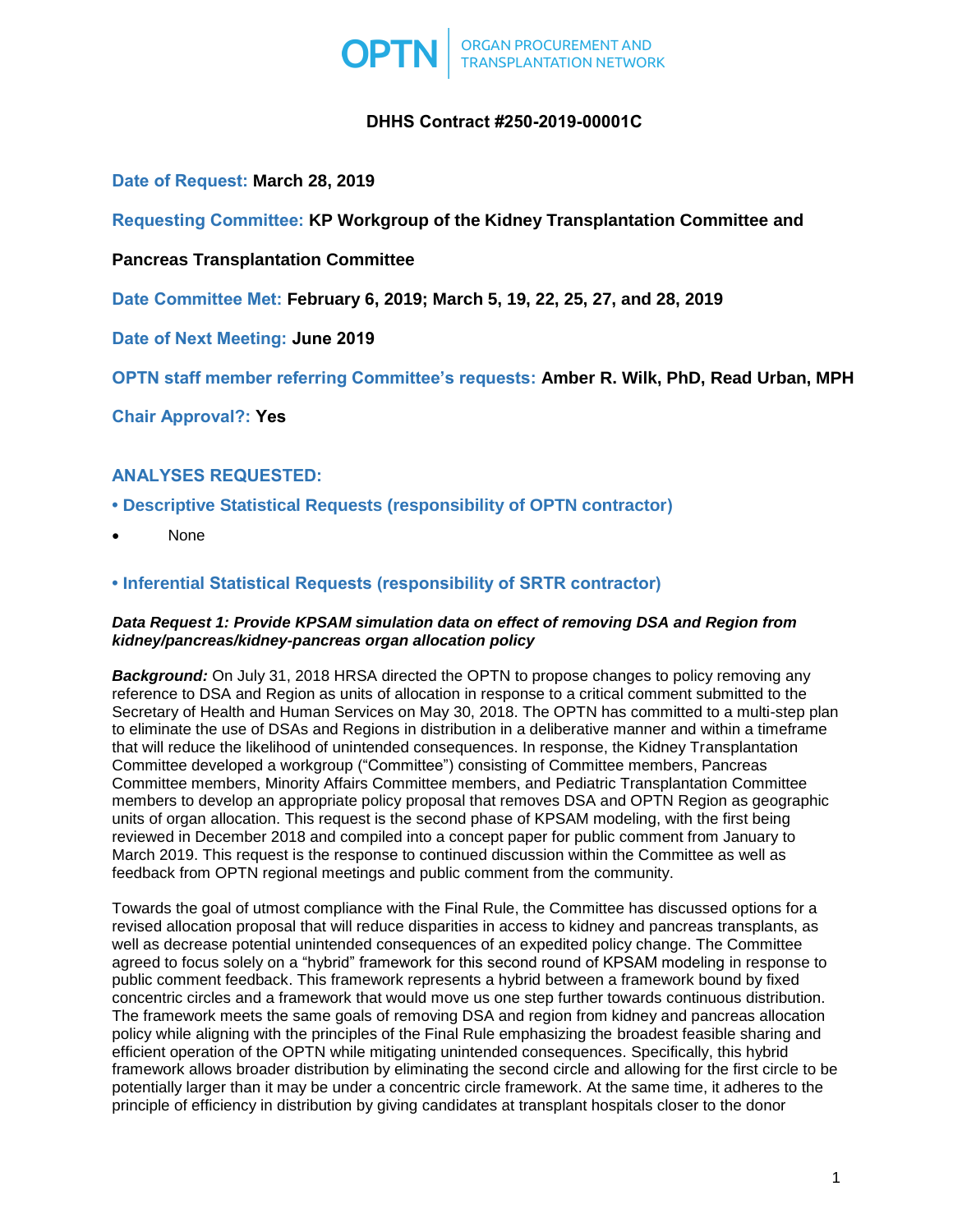hospital proximity points. The modeling requests provide options of giving closer candidates more points (and more priority) or fewer points (and less priority) both within the circle and in the national allocation geographic unit. Furthermore, the hybrid framework seeks to maintain the principles of the newly implemented Kidney Allocation System (KAS) in order to limit unintended externalities as well as ease the transition to a new system of allocation within the greater transplant community.

The OPTN Final Rule requires that organ allocation policies "shall not be based on the candidate's place of residence or place of listing, except to the extent required by" the OPTN Final Rule. (42 CFR 121.8(a)(8)). Furthermore, the OPTN Final Rule states that "Allocation policies shall be designed to achieve equitable allocation of organs among patients … [by] (3) Distributing organs over as broad a geographic area as feasible under paragraphs (a)(1)-(5) of this section, and in order of decreasing medical urgency." (42. CFR 121.8(b).) Consistent with these requirements, the Committee has discussed the feasibility of national organ distribution. Committee members have stated that there are improved outcomes for kidneys with lower cold ischemic time (CIT). CIT, on average, increases as the distance between the donor hospital and transplant hospital increase. This relationship and the desire to decrease CIT justifies a local priority due to the need to "achieve the best use of donated organs" (42 CFR 121.8(a)(2)). Furthermore, committee members have noted that pancreas surgeons often travel to participate in organ procurement efforts. Therefore, organ offers that require additional travel time result in more surgeons away from the hospital and unavailable to perform transplants. This justifies a local priority due to the need "to promote the efficient management of organ placement." (42 CFR 121.8(a)(5)).

Additionally, the Committee discussed that the transportation method of procurement impacts the efficiency of the system. While there is a cost increase for each additional mile between the donor and transplant hospital, there is a significant cost increase when the transportation method changes from driving to flying. Therefore, the Committee requested modeling with circles at 150 NM and 250 NM to represent the distance when procurement changes from driving to flying. This justifies a local priority due to the need "to promote the efficient management of organ placement." (42 CFR 121.8(a)(5)), and aligns with feedback from the community during the most recent public comment cycle to examine the use of a smaller circle in the hybrid framework.

For a larger circle, the Committee discussed options that could effectively remove DSA and region from kidney and pancreas allocation policy while promoting broader sharing than the current system. This would more effectively align with the Final Rule, which promotes, "(3) Distributing organs over as broad a geographic area as feasible under paragraphs (a)(1)-(5) of this section, and in order of decreasing medical urgency." (42. CFR 121.8(b).)" The larger circle of 500 NM represents a geographic surface area larger than current average region size. According to OPTN data, the current average size of a region is 260 square miles. The Committee desired a variation in which distribution was broadened beyond the 260 square mile average, thus electing to model a 500 NM circle. Furthermore, data indicate that approximately 80% of kidneys (slightly higher percent for pancreata) are currently shared within 500 NM and therefore a circle at 500 NM could reduce inefficiencies in the OPTN system.

Alongside removing the DSA and OPTN regional boundaries, the Committee would like to enhance priority for currently local prior living donors and local pediatrics in kidney allocation by moving them closer to the top of the match run. Specifically, the Committee would like both groups to appear, in the order they are currently, immediately below the highly sensitized candidates with 100% CPRA, but before the 98-99% CPRA highly sensitized candidates in the kidney allocation sequences in which local prior living donors and local pediatrics receive priority currently under KAS. See the classification tables in the request for specific classification order. In order to see the effect of this elevated priority, the Committee requested an additional baseline run with this change in priority for these groups (highly sensitized, local prior living donors, and local pediatrics) in kidney allocation, but no other changes.

Lastly, the Committee would like to see an acceptance model for KPSAM that includes offer number and donor characteristics. The Committee would like to see the December 2018 report updated with this acceptance model as well for comparison.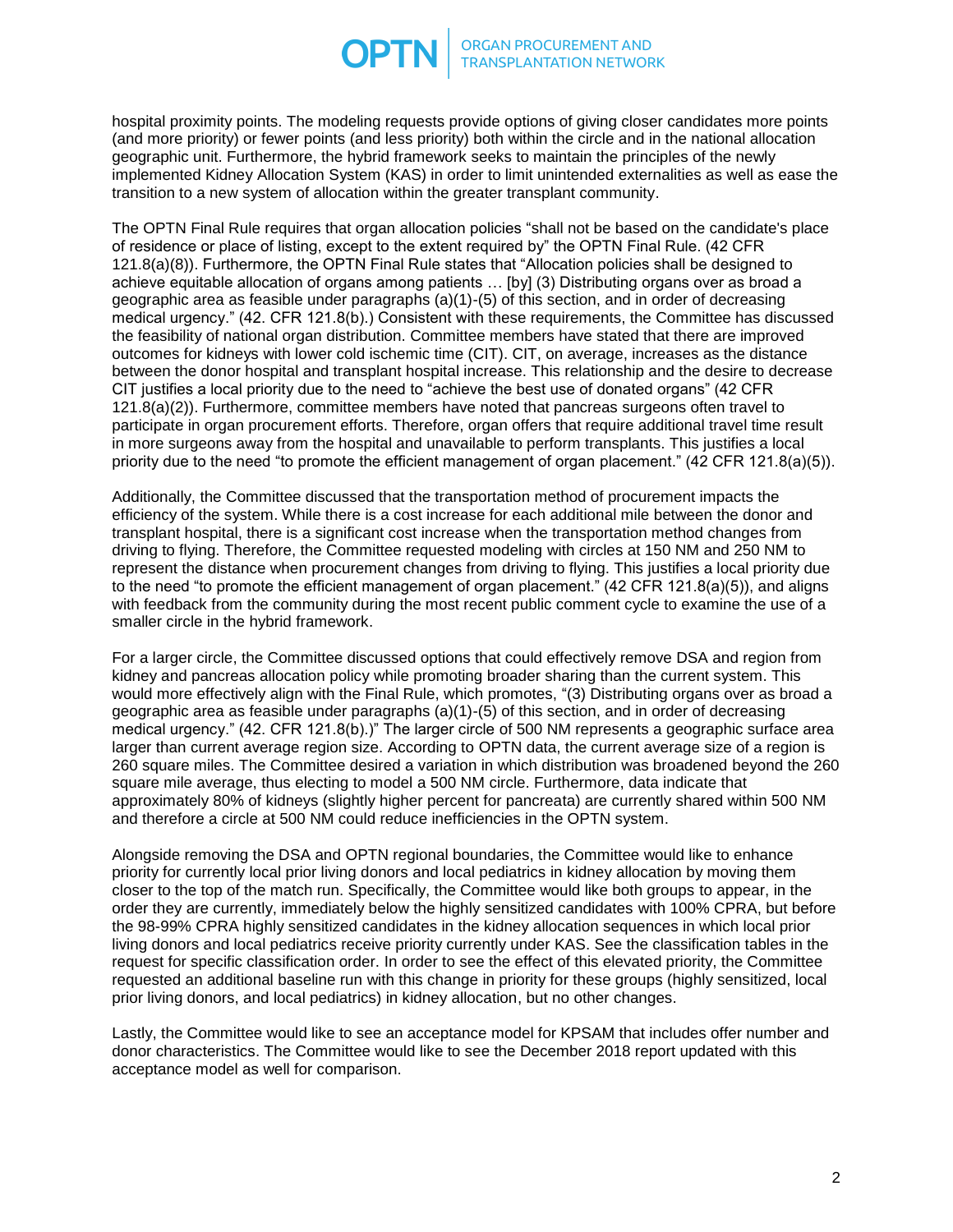The goal of this round of modeling is to investigate the effects of various circle sizes and proximity point selection to inform the choice of the final policy proposal for the 2019 fall public comment period beginning in August 2019, prior to the December 2019 Board of Directors meeting. The request laid out below, incorporating feedback from the community during public comment and the clinical expertise of members of the Committee, will aid the Committee in their recommendation to the Board of Directors regarding the most appropriate policy that should be adopted.

**Strategic Goal or Committee Project Addressed:** Evaluate the effect associated with the removal of DSA and Region as geographic units of allocation from kidney and pancreas organ distribution. The project is in alignment with the strategic goal to improve equity in access to transplants.

*Request:* Using the most recently available KPSAM version and data, model the kidney, pancreas, and kidney-pancreas distribution systems outlined below.

## **"Hybrid" Allocation Framework: Single Circle Distribution with and without proximity points**

Kidney classification tables (kidney alone) for deceased donors with KDPI scores 0-20% and 21-34% will be modeled with elevated local (now within circle) prior living donor (current classification 40) and local (now within circle) pediatric (current classification 41) priority, shifting those two candidate classifications to fall between the 100% CPRA patients (current classifications 1-6) and the CPRA 98-99% patients (current classifications 7-12). Additionally, kidney classification tables (kidney alone) for deceased donors with KDPI scores 35-85% will be modeled with elevated local (now within circle) prior living donor (current classification 40) priority, shifting this candidate classification to fall between the 100% CPRA patients (current classifications 1-6) and the CPRA 98-99% patients (current classifications 7-12).

There are three circle sizes of interest to allocate organs for candidates within XX NM of the donor hospital: 150, 250, and 500. All are listed in the classification tables, separated by a '/'; the specific combinations to be modeled with KPSAM are shown after the classification tables in a separate table.

## **Allocation of Kidneys from Deceased Donors with KDPI Scores Less Than or Equal to 20%**

Kidney classification tables (kidney alone) for deceased donors with KDPI scores 0-20% will be modeled with elevated local (now within circle) prior living donor (current classification 40) and local (now within circle) pediatric (current classification 41) priority, shifting those two candidate classifications to fall between the 100% CPRA patients (current classifications 1-6) and the CPRA 98-99% patients (current classifications 7-12). These changes are highlighted in yellow.

Kidneys from deceased donors with a kidney donor profile index (KDPI) score of less than or equal to 20% are allocated to candidates according to the table below:

| <b>Classification</b> | <b>Candidates that are</b><br>within XX NM of the<br>donor hospital: | And are:                                                                    | When the<br>donor is<br>this blood<br>type: |
|-----------------------|----------------------------------------------------------------------|-----------------------------------------------------------------------------|---------------------------------------------|
|                       | 500/250/150                                                          | 0-ABDR mismatch, CPRA equal to 100%,<br>blood type identical or permissible | Any                                         |
| 2                     | 500/250/150                                                          | CPRA equal to 100%, blood type identical<br>or permissible                  | Any                                         |
| 3                     | OPO's region                                                         | 0-ABDR mismatch, CPRA equal to 100%,<br>blood type identical or permissible | Any                                         |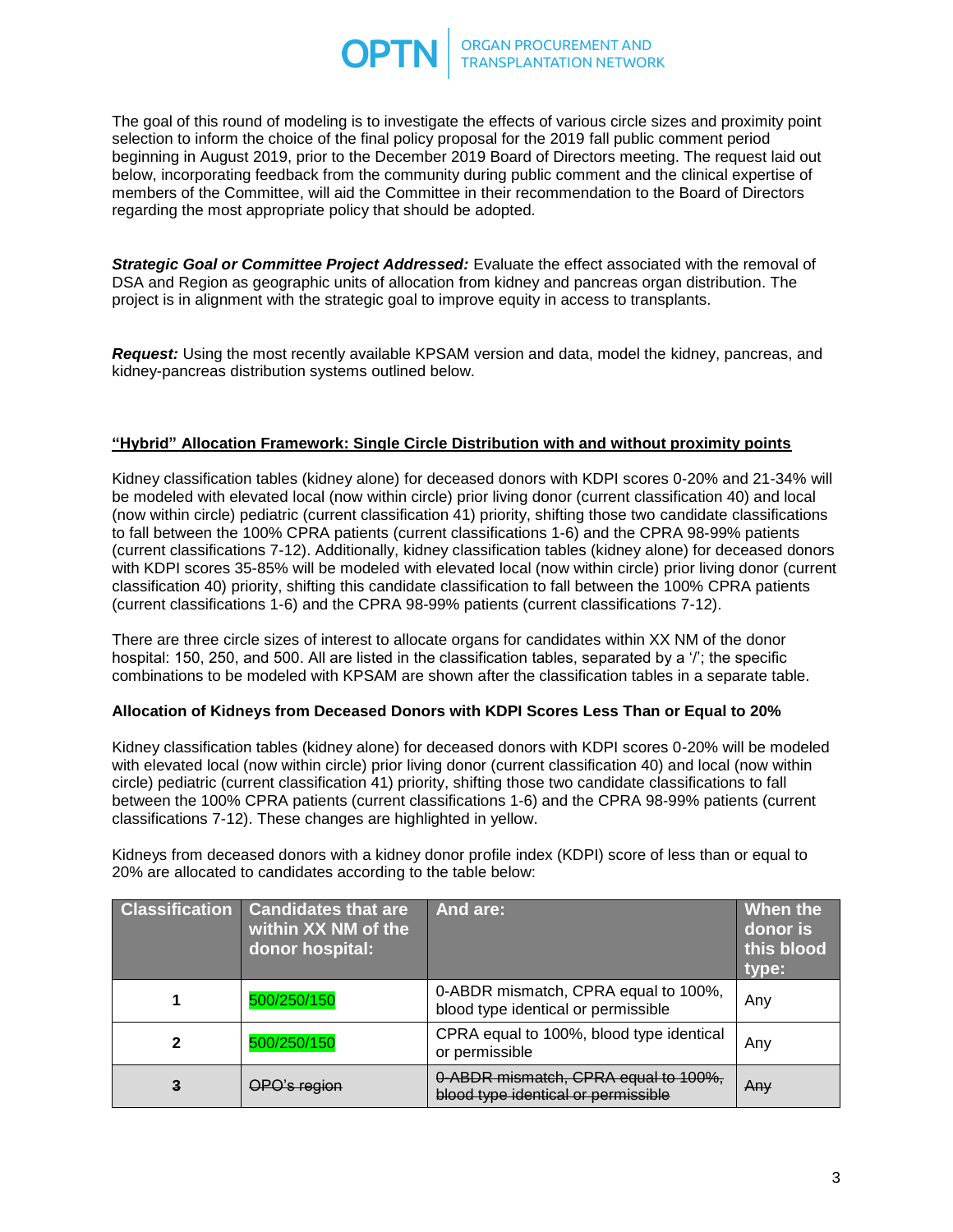

| <b>Classification</b> | <b>Candidates that are</b><br>within XX NM of the<br>donor hospital: | And are:                                                                                                                                               | <b>When the</b><br>donor is<br>this blood<br>type: |
|-----------------------|----------------------------------------------------------------------|--------------------------------------------------------------------------------------------------------------------------------------------------------|----------------------------------------------------|
| $\overline{4}$        | OPO's region                                                         | CPRA equal to 100%, blood type identical<br>or permissible                                                                                             | Any                                                |
| 5                     | Nation                                                               | 0-ABDR mismatch, CPRA equal 100%,<br>blood type identical or permissible                                                                               | Any                                                |
| 6                     | <b>Nation</b>                                                        | CPRA equal to 100%, blood type identical<br>or permissible                                                                                             | Any                                                |
| <b>40</b>             | 500/250/150                                                          | Prior living donor, blood type permissible<br>or identical                                                                                             | Any                                                |
| 41                    | 500/250/150                                                          | Registered prior to 18 years old, blood<br>type permissible or identical                                                                               | Any                                                |
| $\overline{7}$        | 500/250/150                                                          | 0-ABDR mismatch, CPRA equal to 99%,<br>blood type identical or permissible                                                                             | Any                                                |
| 8                     | 500/250/150                                                          | CPRA equal to 99%, blood type identical<br>or permissible                                                                                              | Any                                                |
| 9                     | OPO's region                                                         | 0-ABDR mismatch, CPRA equal to 99%,<br>blood type identical or permissible                                                                             | Any                                                |
| 10                    | OPO's region                                                         | CPRA equal to 99%, blood type identical<br>or permissible                                                                                              | Any                                                |
| 11                    | 500/250/150                                                          | 0-ABDR mismatch, CPRA equal to 98%,<br>blood type identical or permissible                                                                             | Any                                                |
| 12                    | 500/250/150                                                          | CPRA equal to 98%, blood type identical<br>or permissible                                                                                              | Any                                                |
| 13                    | 500/250/150                                                          | 0-ABDR mismatch, top 20% EPTS or less<br>than 18 years old at time of match run,<br>and blood type identical                                           | Any                                                |
| 14                    | OPO's region                                                         | 0-ABDR mismatch, top 20% EPTS or less<br>than 18 years old at time of match run,<br>CPRA greater than or equal to 80%, and<br>blood type identical     | Any                                                |
| 15                    | <b>Nation</b>                                                        | 0-ABDR mismatch, top 20% EPTS or less<br>than 18 years old at time of match run,<br>CPRA greater than or equal to 80%, and<br>blood type identical     | Any                                                |
| 16                    | OPO's region                                                         | 0-ABDR mismatch, less than 18 years old<br>at time of match, CPRA greater than or<br>equal to 21% but no greater than 79%,<br>and blood type identical | Any                                                |
| 17                    | <b>Nation</b>                                                        | 0-ABDR mismatch, less than 18 years old<br>at time of match, CPRA greater than or<br>equal to 21% but no greater than 79%,<br>and blood type identical | Any                                                |
| 18                    | OPO's region                                                         | 0-ABDR mismatch, less than 18 years old<br>at time of match, CPRA greater than or                                                                      | Any                                                |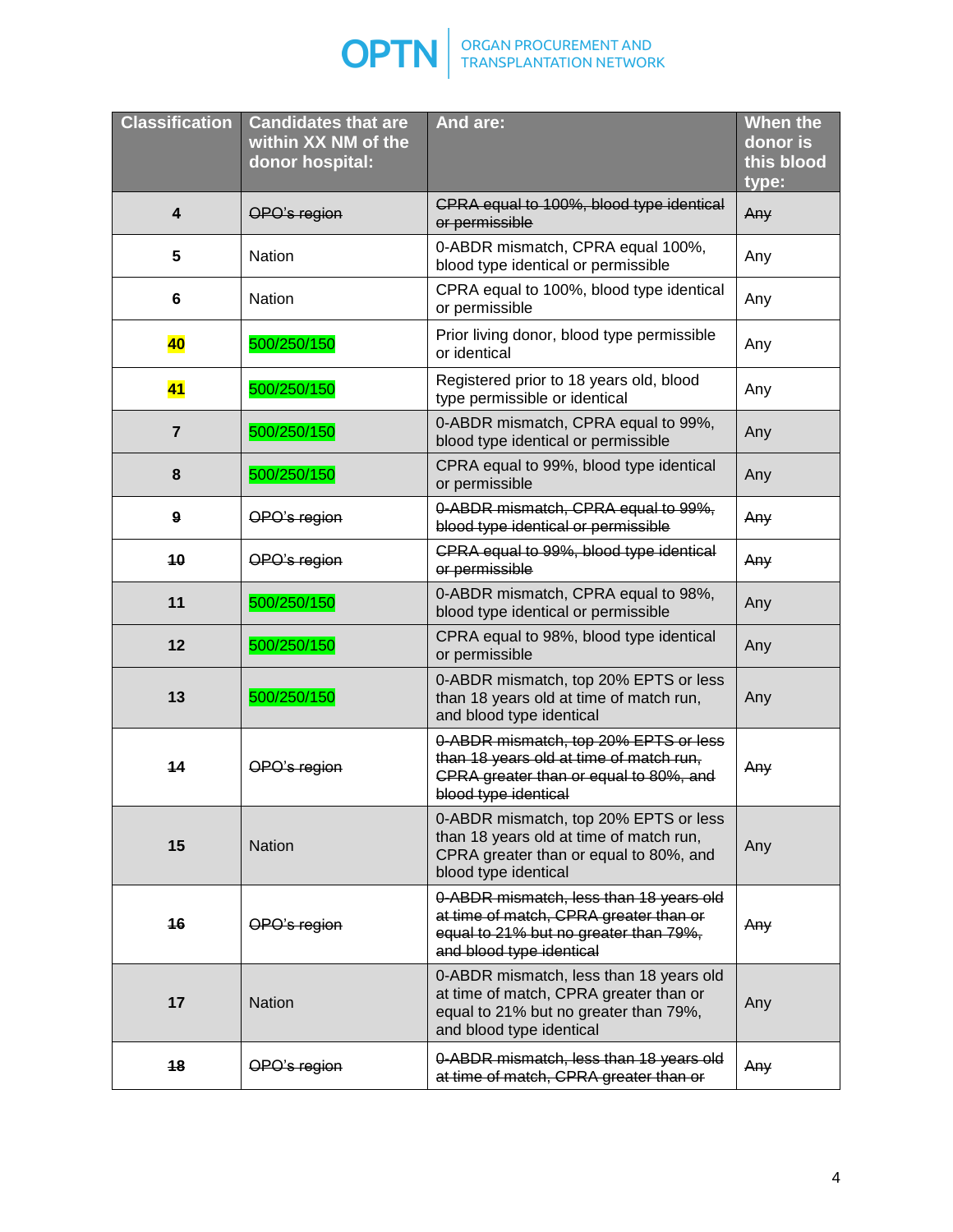

| <b>Classification</b> | <b>Candidates that are</b><br>within XX NM of the<br>donor hospital: | And are:                                                                                                                                                    | When the<br>donor is<br>this blood<br>type: |
|-----------------------|----------------------------------------------------------------------|-------------------------------------------------------------------------------------------------------------------------------------------------------------|---------------------------------------------|
|                       |                                                                      | equal to 0% but less than or equal to<br>20%, and blood type identical                                                                                      |                                             |
| 19                    | <b>Nation</b>                                                        | 0-ABDR mismatch, less than 18 years old<br>at time of match, CPRA greater than or<br>equal to 0% but less than or equal to<br>20%, and blood type identical | Any                                         |
| 20                    | OPO's region                                                         | 0-ABDR mismatch, top 20% EPTS, CPRA<br>greater than or equal to 21% but no<br>greater than 79%, and blood type identical                                    | Any                                         |
| 21                    | <b>Nation</b>                                                        | 0-ABDR mismatch, top 20% EPTS, CPRA<br>greater than or equal to 21% but no<br>greater than 79%, and blood type identical                                    | Any                                         |
| 22                    | 500/250/150                                                          | 0-ABDR mismatch, top 20% EPTS or less<br>than 18 years old at time of match run,<br>and blood type B                                                        | O                                           |
| 23                    | OPO's region                                                         | 0-ABDR mismatch, top 20% EPTS or less<br>than 18 years old at time of match run,<br>CPRA greater than or equal to 80%, and<br>blood type B                  | $\Theta$                                    |
| 24                    | Nation                                                               | 0-ABDR mismatch, top 20% EPTS or less<br>than 18 years at time of match run, CPRA<br>greater than or equal to 80%, and blood<br>type B                      | O                                           |
| 25                    | OPO's region                                                         | 0-ABDR mismatch, less than 18 at time of<br>match, CPRA greater than or equal to<br>21% but no greater than 79%, and blood<br>type B                        | $\Theta$                                    |
| 26                    | Nation                                                               | 0-ABDR mismatch, less than 18 at time of<br>match, CPRA greater than or equal to<br>21% but no greater than 79%, and blood<br>type B                        | O                                           |
| 27                    | OPO's region                                                         | 0-ABDR mismatch, less than 18 at time of<br>match, CPRA greater than or equal to 0%<br>but less than or equal to 20%, and blood<br>type B                   | $\Theta$                                    |
| 28                    | <b>Nation</b>                                                        | 0-ABDR mismatch, less than 18 at time of<br>match, CPRA greater than or equal to 0%<br>but less than or equal to 20%, and blood<br>type B                   | $\circ$                                     |
| 29                    | OPO's region                                                         | 0-ABDR mismatch, top 20% EPTS, CPRA<br>greater than or equal to 21% but no<br>greater than 79%, and blood type B                                            | $\Theta$                                    |
| 30                    | Nation                                                               | 0-ABDR mismatch, top 20% EPTS, CPRA<br>greater than or equal to 21% but no<br>greater than 79%, and blood type B                                            | O                                           |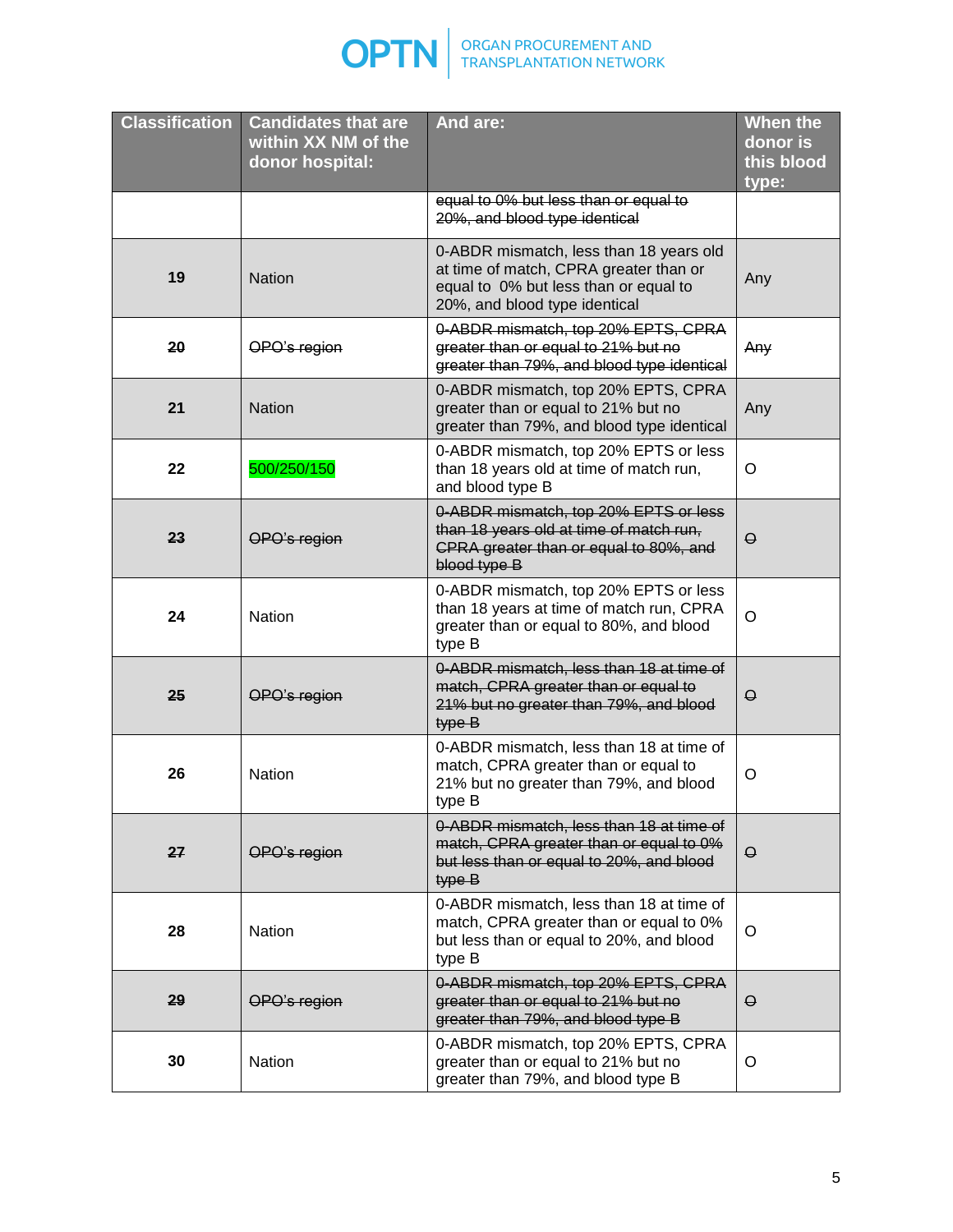

| <b>Classification</b> | <b>Candidates that are</b><br>within XX NM of the<br>donor hospital: | And are:                                                                                                                                                          | <b>When the</b><br>donor is<br>this blood<br>type: |
|-----------------------|----------------------------------------------------------------------|-------------------------------------------------------------------------------------------------------------------------------------------------------------------|----------------------------------------------------|
| 31                    | 500/250/150                                                          | 0-ABDR mismatch, top 20% EPTS or less<br>than 18 years old at time of match run,<br>and blood type permissible                                                    | Any                                                |
| 32                    | OPO's region                                                         | 0-ABDR mismatch, top 20% EPTS or less<br>than 18 years old at time of match run,<br>CPRA greater than or equal to 80%, and<br>blood type permissible              | Any                                                |
| 33                    | <b>Nation</b>                                                        | 0-ABDR mismatch, top 20% EPTS or less<br>than 18 years old at time of match run,<br>CPRA greater than or equal to 80%, and<br>blood type permissible              | Any                                                |
| 34                    | OPO's region                                                         | 0-ABDR mismatch, less than 18 years old<br>at time of match run, CPRA greater than<br>or equal to 21% but no greater than 79%,<br>and blood type permissible      | Any                                                |
| 35                    | <b>Nation</b>                                                        | 0-ABDR mismatch, less than 18 years old<br>at time of match run, CPRA greater than<br>or equal to 21% but no greater than 79%,<br>and blood type permissible      | Any                                                |
| 36                    | OPO's region                                                         | 0-ABDR mismatch, less than 18 years old<br>at time of match run, CPRA greater than<br>or equal to 0% but less than or equal to<br>20%, and blood type permissible | Any                                                |
| 37                    | <b>Nation</b>                                                        | 0-ABDR mismatch, less than 18 years old<br>at time of match run, CPRA greater than<br>or equal to 0% but less than or equal to<br>20%, and blood type permissible | Any                                                |
| 38                    | OPO's region                                                         | 0-ABDR mismatch, top 20% EPTS, CPRA<br>greater than or equal to 21% but no<br>greater than 79%, and blood type<br>permissible                                     | Any                                                |
| 39                    | <b>Nation</b>                                                        | 0-ABDR mismatch, top 20% EPTS, CPRA<br>greater than or equal to 21% but no<br>greater than 79%, and blood type<br>permissible                                     | Any                                                |
| 42                    | 500/250/150                                                          | Top 20% EPTS, blood type B                                                                                                                                        | A2 or A2B                                          |
| 43                    | 500/250/150                                                          | Top 20% EPTS, blood type permissible or<br>identical                                                                                                              | Any                                                |
| 44                    | 500/250/150                                                          | 0-ABDR mismatch, EPTS greater than<br>20%, blood type identical                                                                                                   | Any                                                |
| 45                    | OPO's region                                                         | 0-ABDR mismatch, EPTS greater than<br>20%, CPRA greater than or equal to 80%,<br>and blood type identical                                                         | Any                                                |
| 46                    | Nation                                                               | 0-ABDR mismatch, EPTS greater than<br>20%, CPRA greater than or equal to 80%,<br>and blood type identical                                                         | Any                                                |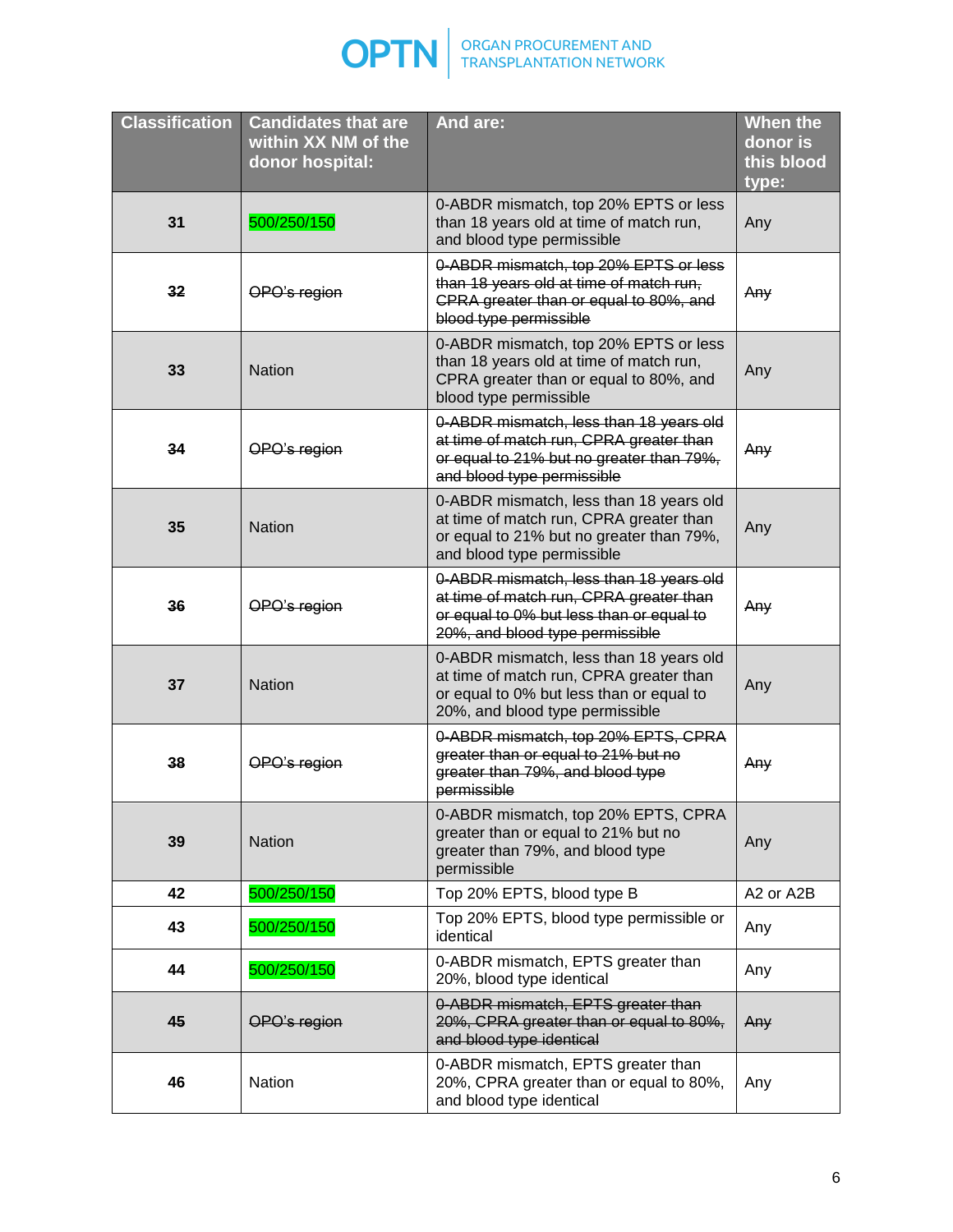

| <b>Classification</b> | <b>Candidates that are</b><br>within XX NM of the<br>donor hospital: | And are:                                                                                                                               | <b>When the</b><br>donor is<br>this blood<br>type: |
|-----------------------|----------------------------------------------------------------------|----------------------------------------------------------------------------------------------------------------------------------------|----------------------------------------------------|
| 47                    | OPO's region                                                         | 0-ABDR mismatch, EPTS greater than<br>20%, CPRA greater than or equal to 21%<br>but no greater than 79%, and blood type<br>identical   | Any                                                |
| 48                    | Nation                                                               | 0-ABDR mismatch, EPTS greater than<br>20%, CPRA greater than or equal to 21%<br>but no greater than 79%, and blood type<br>identical   | Any                                                |
| 49                    | 500/250/150                                                          | 0-ABDR mismatch, EPTS greater than<br>20%, and blood type B                                                                            | $\circ$                                            |
| 50                    | OPO's region                                                         | 0-ABDR mismatch, EPTS greater than<br>20%, CPRA greater than or equal to 80%,<br>and blood type B                                      | $\Theta$                                           |
| 51                    | <b>Nation</b>                                                        | 0-ABDR mismatch, EPTS greater than<br>20%, CPRA greater than or equal to 80%,<br>and blood type B                                      | O                                                  |
| 52                    | OPO's region                                                         | 0-ABDR mismatch, EPTS greater than<br>20%, CPRA greater than or equal to 21%<br>but no greater than 79%, and blood type<br>В           | $\Theta$                                           |
| 53                    | <b>Nation</b>                                                        | 0-ABDR mismatch, EPTS greater than<br>20%, CPRA greater than or equal to 21%<br>but no greater than 79%, and blood type<br>B           | $\circ$                                            |
| 54                    | 500/250/150                                                          | 0-ABDR mismatch, EPTS greater than<br>20%, and blood type permissible                                                                  | Any                                                |
| 55                    | OPO's region                                                         | 0-ABDR mismatch, EPTS greater than<br>20%, CPRA greater than or equal to 80%,<br>and blood type permissible                            | Any                                                |
| 56                    | Nation                                                               | 0-ABDR mismatch, EPTS greater than<br>20%, CPRA greater than or equal to 80%,<br>and blood type permissible                            | Any                                                |
| 57                    | OPO's region                                                         | 0-ABDR mismatch, EPTS greater than<br>20%, CPRA greater than or equal to 21%<br>but no greater than 79%, and blood type<br>permissible | Any                                                |
| 58                    | <b>Nation</b>                                                        | 0-ABDR mismatch, EPTS greater than<br>20%, CPRA greater than or equal to 21%<br>but no greater than 79%, and blood type<br>permissible | Any                                                |
| 59                    | 500/250/150                                                          | EPTS greater than 20%, blood type B                                                                                                    | A2 or A2B                                          |
| 60                    | 500/250/150                                                          | All remaining candidates, blood type<br>permissible or identical                                                                       | Any                                                |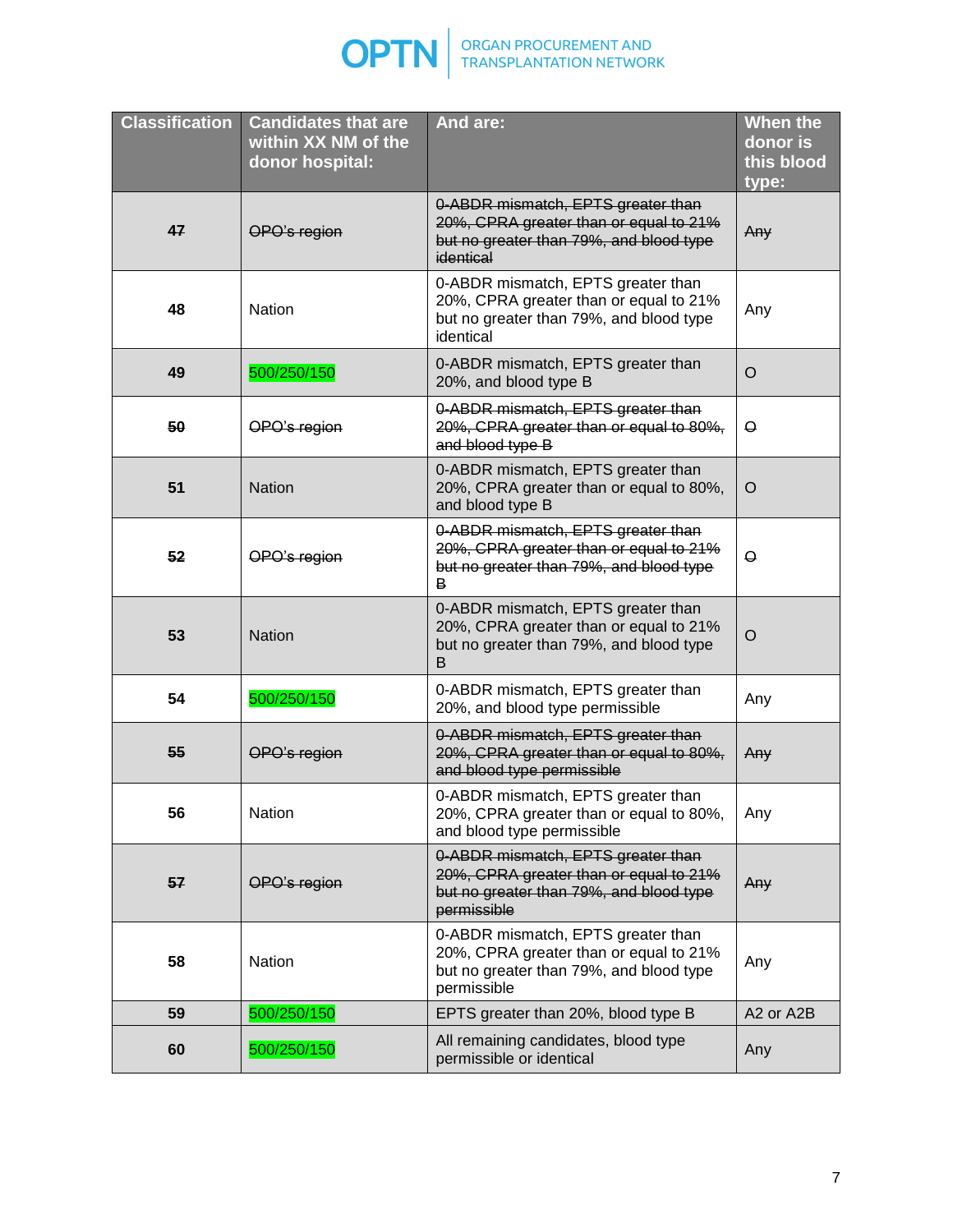

| <b>Classification</b> | <b>Candidates that are</b><br>within XX NM of the<br>donor hospital: | And are:                                                                 | When the<br>donor is<br>this blood<br>type: |
|-----------------------|----------------------------------------------------------------------|--------------------------------------------------------------------------|---------------------------------------------|
| 61                    | OPO's region                                                         | Registered prior to 18 years old, blood<br>type permissible or identical | Any                                         |
| 62                    | OPO's region                                                         | Top 20% EPTS, blood type B                                               | A <sub>2</sub> or A <sub>2</sub> B          |
| 63                    | OPO's region                                                         | Top 20% EPTS, blood type permissible or<br>identical                     | Any                                         |
| 64                    | OPO's region                                                         | EPTS greater than 20%, blood type B                                      | $A2$ or $A2B$                               |
| 65                    | OPO's region                                                         | All remaining candidates, blood type<br>permissible or identical         | Any                                         |
| 66                    | <b>Nation</b>                                                        | Registered prior to 18 years old, blood<br>type permissible or identical | Any                                         |
| 67                    | <b>Nation</b>                                                        | Top 20% EPTS, blood type B                                               | A <sub>2</sub> or A <sub>2</sub> B          |
| 68                    | <b>Nation</b>                                                        | Top 20% EPTS, blood type permissible or<br>identical                     | Any                                         |
| 69                    | <b>Nation</b>                                                        | All remaining candidates, blood type<br>permissible or identical         | Any                                         |

### **Allocation of Kidneys from Deceased Donors with KDPI Scores Greater Than 20% but Less Than 35%**

Kidney classification tables (kidney alone) for deceased donors with KDPI scores 21-34% will be modeled with elevated local (now within circle) prior living donor (current classification 40) and local (now within circle) pediatric (current classification 41) priority, shifting those two candidate classifications to fall between the 100% CPRA patients (current classifications 1-6) and the CPRA 98-99% patients (current classifications 7-12). These change are highlighted in yellow.

Kidneys from deceased donors with KDPI scores greater than 20% but less than 35% are allocated to candidates according to the table below:

| <b>Classification</b> | <b>Candidates that are</b><br>within XX NM of the<br>donor hospital: | And are:                                                                       | When the<br>donor is this<br>blood type: |
|-----------------------|----------------------------------------------------------------------|--------------------------------------------------------------------------------|------------------------------------------|
|                       | 500/250/150                                                          | 0-ABDR mismatch, CPRA equal<br>to 100%, blood type permissible<br>or identical | Any                                      |
| 2                     | 500/250/150                                                          | CPRA equal to 100%, blood type<br>permissible or identical                     | Any                                      |
| 3                     | OPO's region                                                         | 0-ABDR mismatch, CPRA equal<br>to 100%, blood type permissible<br>or identical | Any                                      |
|                       | OPO's region                                                         | CPRA equal to 100%, blood type<br>permissible or identical                     | Any                                      |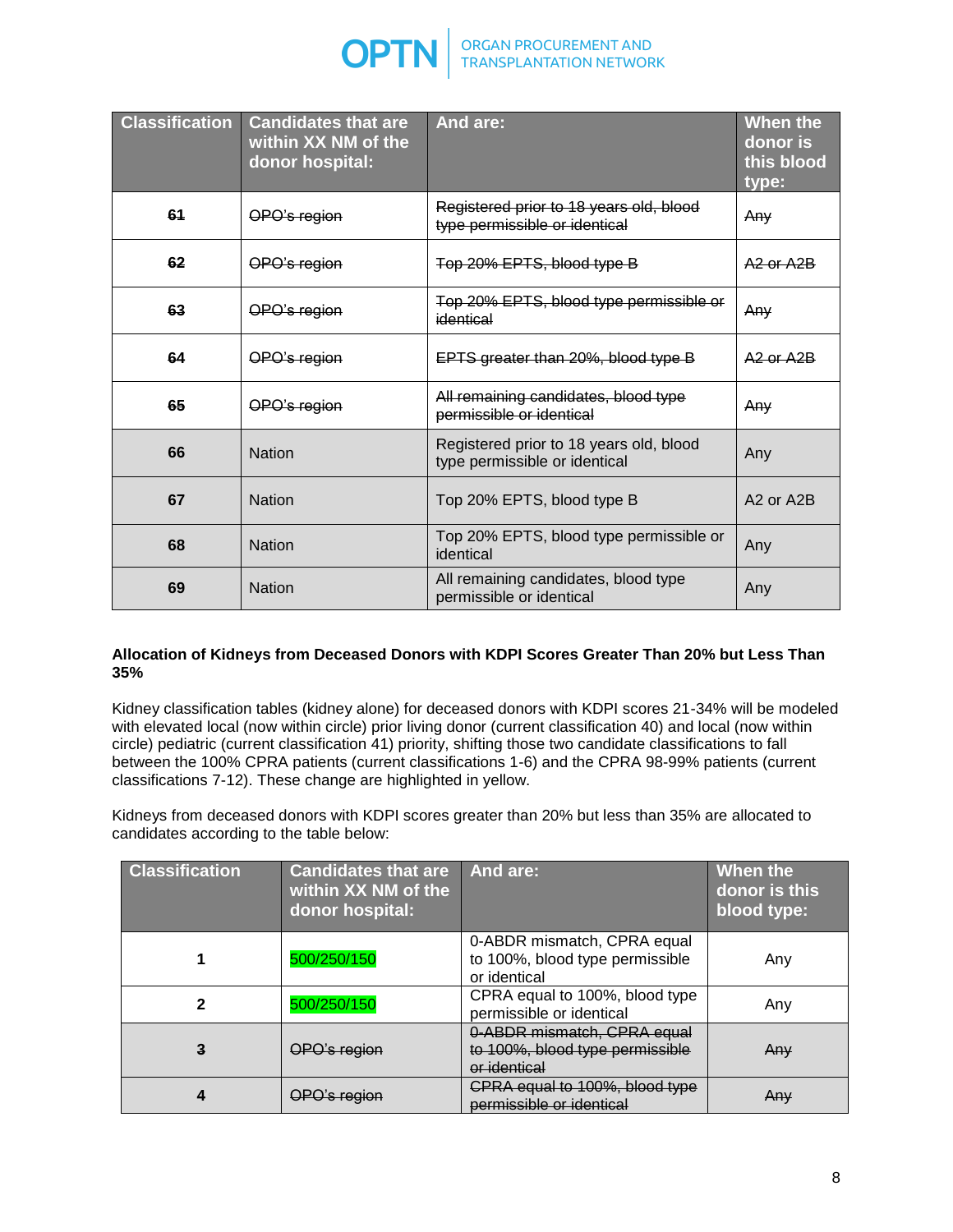

| <b>Classification</b> | <b>Candidates that are</b><br>within XX NM of the<br>donor hospital: | And are:                                                                                                                                             | <b>When the</b><br>donor is this<br>blood type: |
|-----------------------|----------------------------------------------------------------------|------------------------------------------------------------------------------------------------------------------------------------------------------|-------------------------------------------------|
| 5                     | <b>Nation</b>                                                        | 0-ABDR mismatch, CPRA equal<br>to 100%, blood type permissible<br>or identical                                                                       | Any                                             |
| $6\phantom{1}6$       | <b>Nation</b>                                                        | CPRA equal to 100%, blood type<br>permissible or identical                                                                                           | Any                                             |
| 40                    | 500/250/150                                                          | Prior living donor, blood type<br>permissible or identical                                                                                           | Any                                             |
| 41                    | 500/250/150                                                          | Registered prior to 18 years old,<br>blood type permissible or<br>identical                                                                          | Any                                             |
| $\overline{7}$        | 500/250/150                                                          | 0-ABDR mismatch, CPRA equal<br>to 99%, blood type permissible<br>or identical                                                                        | Any                                             |
| 8                     | 500/250/150                                                          | CPRA equal to 99%, blood type<br>permissible or identical                                                                                            | Any                                             |
| $\boldsymbol{9}$      | OPO's region                                                         | 0-ABDR mismatch, CPRA equal<br>to 99%, blood type permissible<br>or identical                                                                        | Any                                             |
| 10                    | OPO's region                                                         | CPRA equal to 99%, blood type<br>permissible or identical                                                                                            | Any                                             |
| 11                    | 500/250/150                                                          | 0-ABDR mismatch, CPRA equal<br>to 98%, blood type permissible<br>or identical                                                                        | Any                                             |
| 12                    | 500/250/150                                                          | CPRA equal to 98%, blood type<br>permissible or identical                                                                                            | Any                                             |
| 13                    | 500/250/150                                                          | 0-ABDR mismatch, blood type<br>identical                                                                                                             | Any                                             |
| 14                    | OPO's region                                                         | 0-ABDR mismatch, CPRA<br>greater than or equal to 80%,<br>and blood type identical                                                                   | Any                                             |
| 15                    | <b>Nation</b>                                                        | 0-ABDR mismatch, CPRA<br>greater than or equal to 80%,<br>and blood type identical                                                                   | Any                                             |
| 16                    | OPO's region                                                         | 0-ABDR mismatch, CPRA<br>greater than or equal to 21% but<br>no greater than 79%, less than<br>18 at time of match, and blood<br>type identical      | Any                                             |
| 17                    | <b>Nation</b>                                                        | 0-ABDR mismatch, CPRA<br>greater than or equal to 21% but<br>no greater than 79%, less than<br>18 at time of match, and blood<br>type identical      | Any                                             |
| 18                    | OPO's region                                                         | 0-ABDR mismatch, CPRA<br>greater than or equal to 0% but<br>less than or equal to 20%, less<br>than 18 at time of match, and<br>blood type identical | Any                                             |
| 19                    | <b>Nation</b>                                                        | 0-ABDR mismatch, CPRA<br>greater than or equal to 0% but<br>less than or equal to 20%, less                                                          | Any                                             |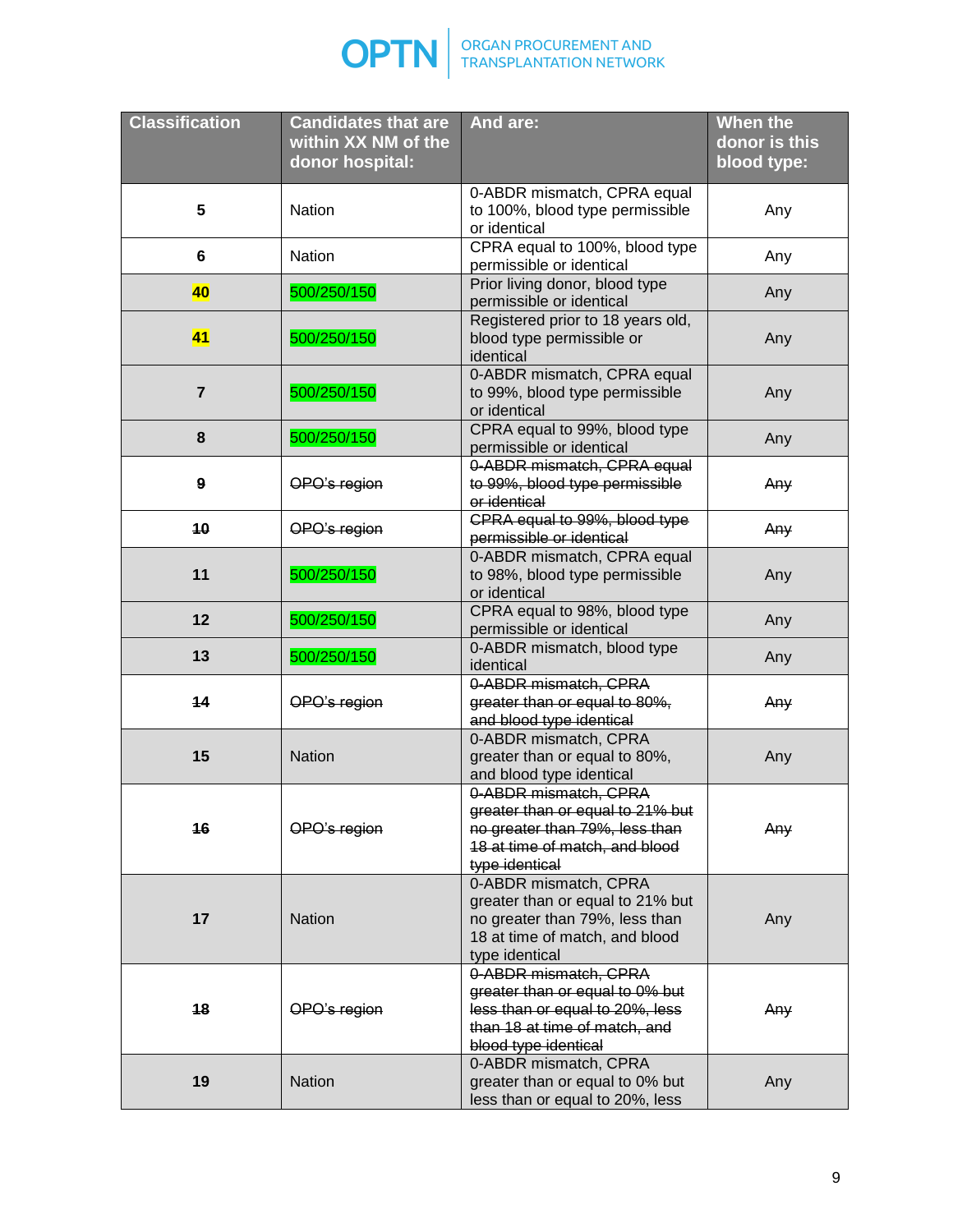

| <b>Classification</b> | <b>Candidates that are</b><br>within XX NM of the<br>donor hospital: | And are:                                                                                                                                     | <b>When the</b><br>donor is this<br>blood type: |
|-----------------------|----------------------------------------------------------------------|----------------------------------------------------------------------------------------------------------------------------------------------|-------------------------------------------------|
|                       |                                                                      | than 18 at time of match, and<br>blood type identical                                                                                        |                                                 |
| 20                    | OPO's region                                                         | 0-ABDR mismatch, CPRA<br>greater than or equal to 21% but<br>no greater than 79%, and blood<br>type identical                                | Any                                             |
| 21                    | <b>Nation</b>                                                        | 0-ABDR mismatch, CPRA<br>greater than or equal to 21% but<br>no greater than 79%, and blood<br>type identical                                | Any                                             |
| 22                    | 500/250/150                                                          | 0-ABDR mismatch, blood type B                                                                                                                | $\circ$                                         |
| 23                    | OPO's region                                                         | 0-ABDR mismatch, CPRA<br>greater than or equal to 80%,<br>and blood type B                                                                   | $\Theta$                                        |
| 24                    | <b>Nation</b>                                                        | 0-ABDR mismatch, CPRA<br>greater than or equal to 80%,<br>and blood type B                                                                   | O                                               |
| 25                    | OPO's region                                                         | 0-ABDR mismatch, CPRA<br>greater than or equal to 21% but<br>no greater than 79%, less than<br>18 at time of match, and blood<br>type B      | $\Theta$                                        |
| 26                    | <b>Nation</b>                                                        | 0-ABDR mismatch, CPRA<br>greater than or equal to 21% but<br>no greater than 79%, less than<br>18 at time of match, and blood<br>type B      | O                                               |
| 27                    | OPO's region                                                         | 0-ABDR mismatch, CPRA<br>greater than or equal to 0% but<br>less than or equal to 20%, less<br>than 18 at time of match, and<br>blood type B | $\Theta$                                        |
| 28                    | Nation                                                               | 0-ABDR mismatch, CPRA<br>greater than or equal to 0% but<br>less than or equal to 20%, less<br>than 18 at time of match, and<br>blood type B | O                                               |
| 29                    | OPO's region                                                         | 0-ABDR mismatch, CPRA<br>greater than or equal to 21% but<br>no greater than 79%, and blood<br>type B                                        | $\Theta$                                        |
| 30                    | <b>Nation</b>                                                        | 0-ABDR mismatch, CPRA<br>greater than or equal to 21% but<br>no greater than 79%, and blood<br>type B                                        | O                                               |
| 31                    | 500/250/150                                                          | 0-ABDR mismatch, blood type<br>permissible                                                                                                   | Any                                             |
| 32                    | OPO's region                                                         | 0-ABDR mismatch, CPRA<br>greater than or equal to 80%,<br>and blood type permissible                                                         | Any                                             |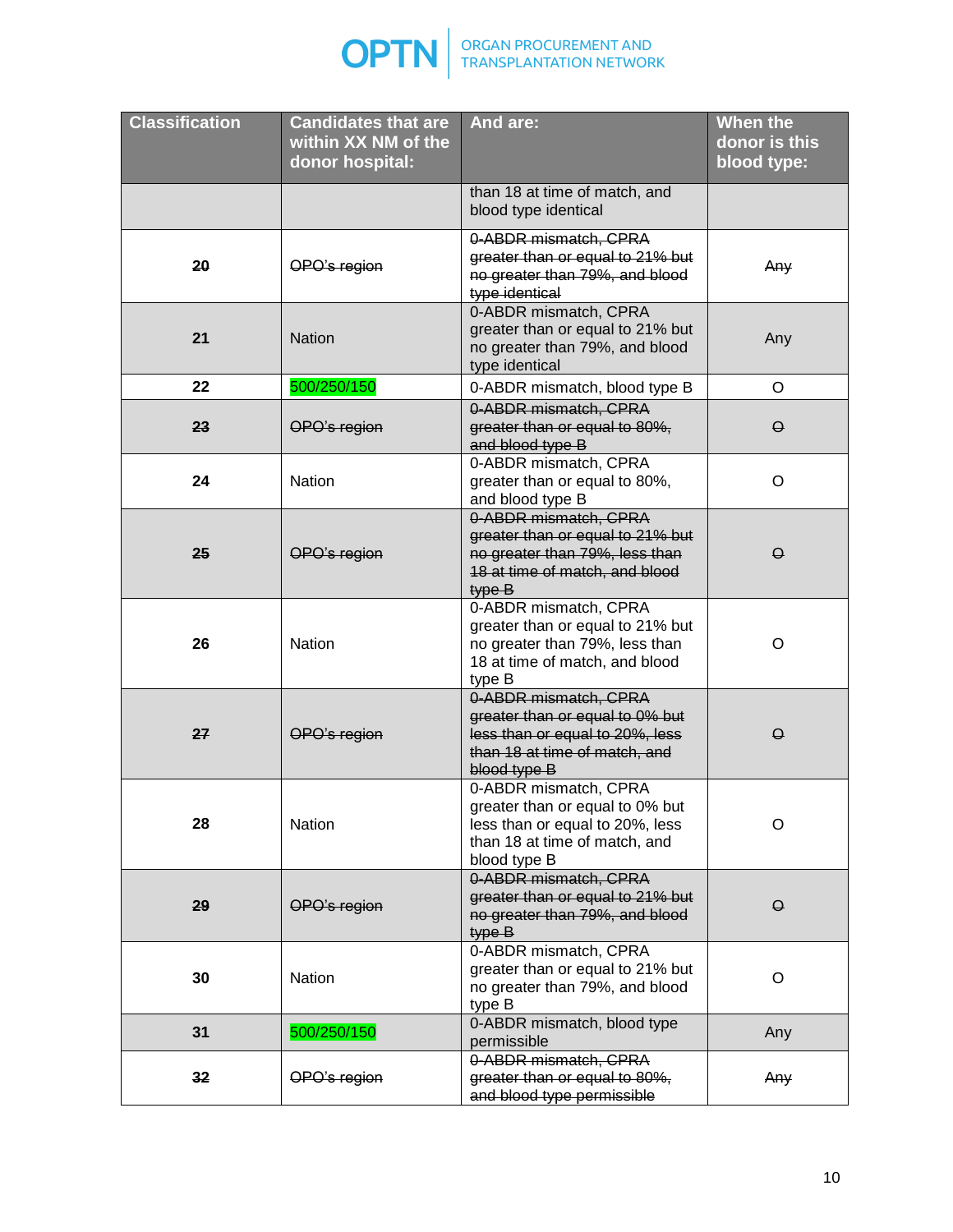

| <b>Classification</b> | <b>Candidates that are</b><br>within XX NM of the<br>donor hospital: | And are:                                                                                                                                                                                               | <b>When the</b><br>donor is this<br>blood type: |
|-----------------------|----------------------------------------------------------------------|--------------------------------------------------------------------------------------------------------------------------------------------------------------------------------------------------------|-------------------------------------------------|
| 33                    | <b>Nation</b>                                                        | 0-ABDR mismatch, CPRA<br>greater than or equal to 80%,<br>and blood type permissible                                                                                                                   | Any                                             |
| 34                    | OPO's region                                                         | 0-ABDR mismatch, CPRA<br>greater than or equal to 21% but<br>no greater than 79%, less than<br>18 at time of match, and blood<br>type permissible                                                      | Any                                             |
| 35                    | <b>Nation</b>                                                        | 0-ABDR mismatch, CPRA<br>greater than or equal to 21% but<br>no greater than 79%, less than<br>18 at time of match, and blood<br>type permissible                                                      | Any                                             |
| 36                    | OPO's region                                                         | 0-ABDR mismatch, CPRA<br>greater than or equal to 0% but<br>less than or equal to 20%, less<br>than 18 at time of match, and<br>blood type permissible                                                 | Any                                             |
| 37                    | <b>Nation</b>                                                        | 0-ABDR mismatch, CPRA<br>greater than or equal to 0% but<br>less than or equal to 20%, less<br>than 18 at time of match, and<br>blood type permissible                                                 | Any                                             |
| 38                    | OPO's region                                                         | 0-ABDR mismatch, CPRA<br>greater than or equal to 21% but<br>no greater than 79%, and blood<br>type permissible                                                                                        | Any                                             |
| 39                    | <b>Nation</b>                                                        | 0-ABDR mismatch, CPRA<br>greater than or equal to 21% but<br>no greater than 79%, and blood<br>type permissible                                                                                        | Any                                             |
| 42                    | 500/250/150                                                          | Prior liver recipients that meet<br>the qualifying criteria according<br>to Policy 8.5.G: Prioritization for<br>Liver Recipients on the Kidney<br>Waiting List, blood type<br>permissible or identical | Any                                             |
| 43                    | 500/250/150                                                          | Blood type B                                                                                                                                                                                           | A2 or A2B                                       |
| 44                    | 500/250/150                                                          | All remaining candidates, blood<br>type permissible or identical                                                                                                                                       | Any                                             |
| 45                    | OPO's region                                                         | Registered prior to 18 years old,<br>blood type permissible or<br>identical                                                                                                                            | Any                                             |
| 46                    | OPO's region                                                         | Blood type B                                                                                                                                                                                           | A <sub>2</sub> or A <sub>2</sub> B              |
| 47                    | OPO's region                                                         | All remaining candidates, blood<br>type permissible or identical                                                                                                                                       | Any                                             |
| 48                    | <b>Nation</b>                                                        | Registered prior to 18 years old,<br>blood type permissible or<br>identical                                                                                                                            | Any                                             |
| 49                    | Nation                                                               | Blood type B                                                                                                                                                                                           | A2 or A2B                                       |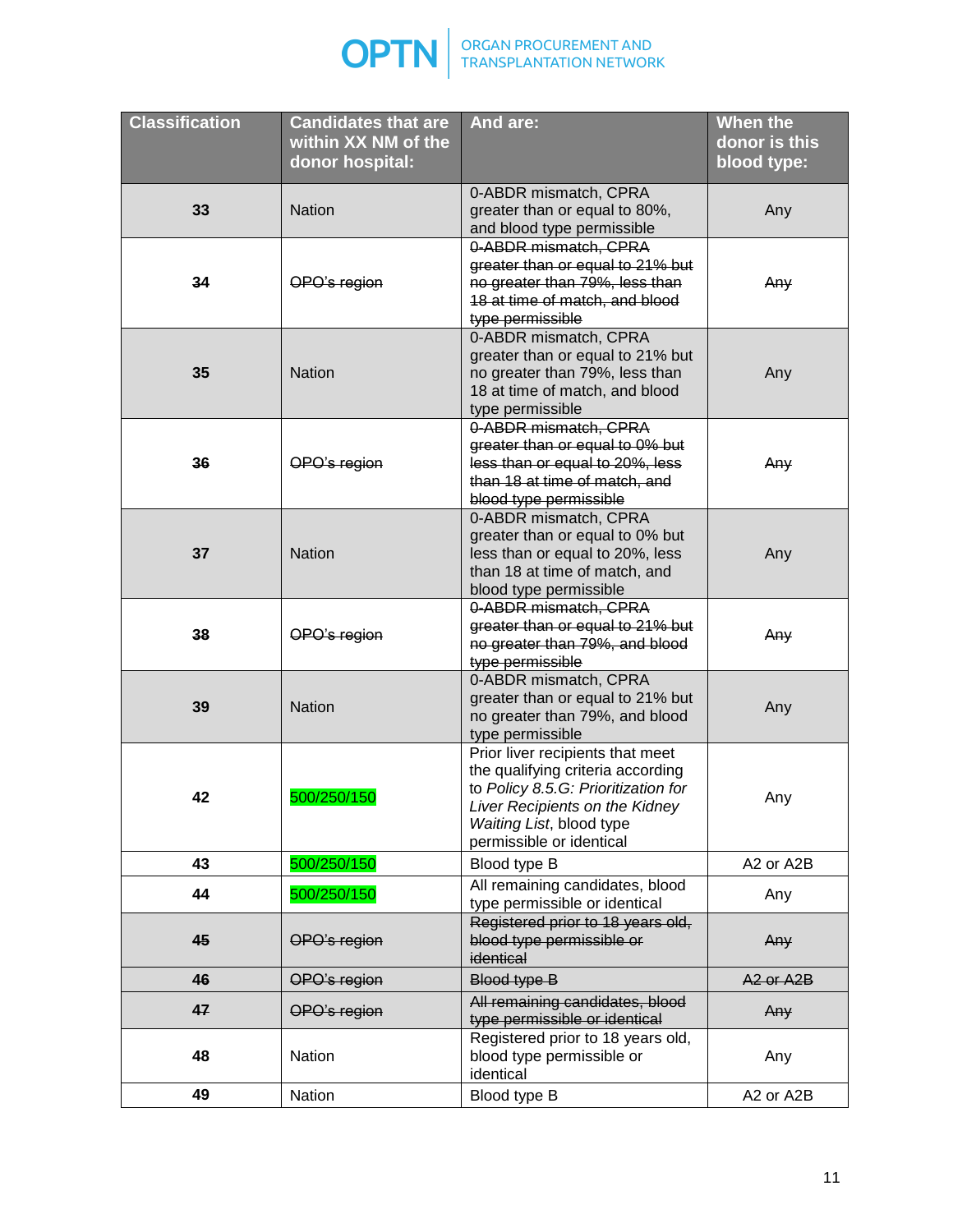

| <b>Classification</b> | <b>Candidates that are And are:</b><br>within XX NM of the<br>donor hospital: |                                                                  | When the<br>donor is this<br>blood type: |
|-----------------------|-------------------------------------------------------------------------------|------------------------------------------------------------------|------------------------------------------|
| 50                    | Nation                                                                        | All remaining candidates, blood<br>type permissible or identical | Any                                      |

### **Allocation of Kidneys from Deceased Donors with KDPI Scores Greater Than or Equal to 35% but Less Than or Equal to 85%**

Kidney classification tables (kidney alone) for deceased donors with KDPI scores 35-85% will be modeled with elevated local (now within circle) prior living donor (current classification 40) priority, shifting this candidate classification to fall between the 100% CPRA patients (current classifications 1-6) and the CPRA 98-99% patients (current classifications 7-12). This change is highlighted in yellow.

Kidneys from deceased donors with KDPI scores greater than or equal to 35% but less than or equal to 85% are allocated to candidates according to the table below:

| <b>Classification</b>   | <b>Candidates that are</b><br>within XX NM of the | And are:                                                                        | <b>And the</b><br>donor is |
|-------------------------|---------------------------------------------------|---------------------------------------------------------------------------------|----------------------------|
|                         | donor hospital :                                  |                                                                                 | this blood                 |
|                         |                                                   |                                                                                 | type:                      |
| 1                       | 500/250/150                                       | 0-ABDR mismatch, CPRA equal to 100%,<br>blood type permissible or identical     | Any                        |
| $\mathbf{2}$            | 500/250/150                                       | CPRA equal to 100%, blood type<br>permissible or identical                      | Any                        |
| $\mathbf{3}$            | OPO's region                                      | 0-ABDR mismatch, CPRA equal to 100%,<br>blood type permissible or identical     | Any                        |
| $\overline{\mathbf{4}}$ | OPO's region                                      | CPRA equal to 100%, blood type<br>permissible or identical                      | Any                        |
| 5                       | <b>Nation</b>                                     | 0-ABDR mismatch, CPRA equal to 100%,<br>blood type permissible or identical     | Any                        |
| 6                       | <b>Nation</b>                                     | CPRA equal to 100%, blood type<br>permissible or identical                      | Any                        |
| 40                      | 500/250/150                                       | Prior living donor, blood type permissible<br>or identical                      | Any                        |
| $\overline{7}$          | 500/250/150                                       | 0-ABDR mismatch, CPRA equal to 99%,<br>blood type permissible or identical      | Any                        |
| 8                       | 500/250/150                                       | CPRA equal to 99%, blood type<br>permissible or identical                       | Any                        |
| 9                       | OPO's region                                      | 0-ABDR mismatch, CPRA equal to 99%,<br>blood type permissible or identical      | Any                        |
| 10                      | OPO's region                                      | CPRA equal to 99%, blood type<br>permissible or identical                       | Any                        |
| 11                      | 500/250/150                                       | 0-ABDR mismatch, CPRA equal to 98%,<br>blood type permissible or identical      | Any                        |
| 12                      | 500/250/150                                       | CPRA equal to 98%, blood type<br>permissible or identical                       | Any                        |
| 13                      | 500/250/150                                       | 0-ABDR mismatch, blood type identical                                           | Any                        |
| 14                      | OPO's region                                      | 0-ABDR mismatch, CPRA greater than or<br>equal to 80%, and blood type identical | Any                        |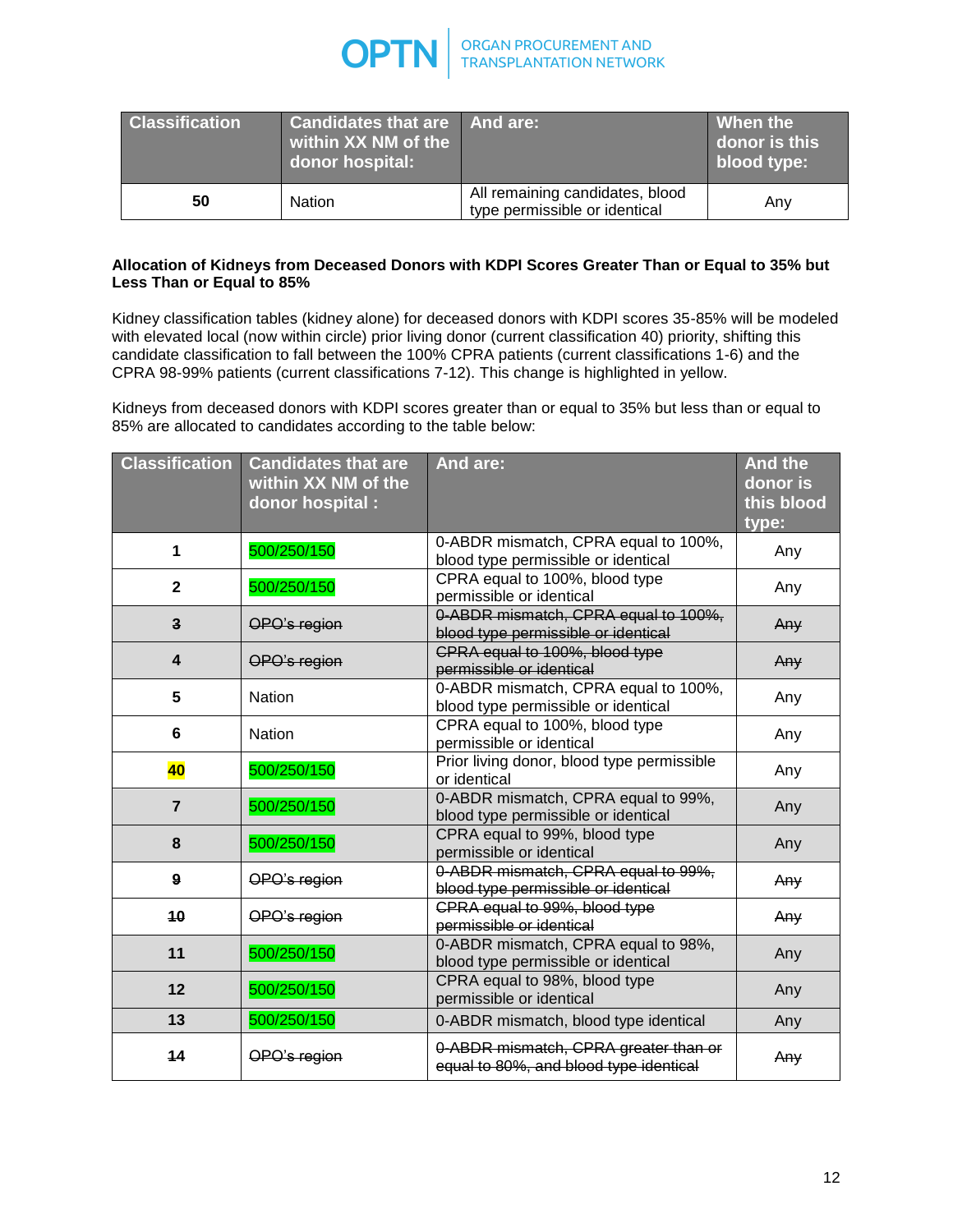

| <b>Classification</b> | <b>Candidates that are</b><br>within XX NM of the<br>donor hospital :                                                      | And are:                                                                                                                                          | <b>And the</b><br>donor is<br>this blood<br>type: |
|-----------------------|----------------------------------------------------------------------------------------------------------------------------|---------------------------------------------------------------------------------------------------------------------------------------------------|---------------------------------------------------|
| 15                    | <b>Nation</b>                                                                                                              | 0-ABDR mismatch, CPRA greater than or<br>equal to 80%, and blood type identical                                                                   | Any                                               |
| 16                    | OPO's region                                                                                                               | 0-ABDR mismatch, CPRA greater than or<br>equal to 21% but no greater than 79%,<br>less than 18 at time of match, and blood<br>type identical      | Any                                               |
| 17                    | <b>Nation</b>                                                                                                              | 0-ABDR mismatch, CPRA greater than or<br>equal to 21% but no greater than 79%,<br>less than 18 at time of match, and blood<br>type identical      | Any                                               |
| 18                    | OPO's region                                                                                                               | 0-ABDR mismatch, CPRA greater than or<br>equal to 0% but less than or equal to<br>20%, less than 18 at time of match, and<br>blood type identical | Any                                               |
| 19                    | <b>Nation</b>                                                                                                              | 0-ABDR mismatch, CPRA greater than or<br>equal to 0% but less than or equal to<br>20%, less than 18 at time of match, and<br>blood type identical | Any                                               |
| 20                    | 0-ABDR mismatch, CPRA greater than or<br>OPO's region<br>equal to 21% but no greater than 79%,<br>and blood type identical |                                                                                                                                                   | Any                                               |
| 21                    | <b>Nation</b>                                                                                                              | 0-ABDR mismatch, CPRA greater than or<br>equal to 21% but no greater than 79%,<br>and blood type identical                                        | Any                                               |
| 22                    | 500/250/150                                                                                                                | 0-ABDR mismatch, and blood type B                                                                                                                 | $\circ$                                           |
| 23                    | OPO's region                                                                                                               | 0-ABDR mismatch, CPRA greater than or<br>equal to 80%, and blood type B                                                                           | $\Theta$                                          |
| 24                    | Nation                                                                                                                     | 0-ABDR mismatch, CPRA greater than or<br>equal to 80%, and blood type B                                                                           | $\circ$                                           |
| 25                    | OPO's region                                                                                                               | 0-ABDR mismatch, CPRA greater than or<br>equal to 21% but no greater than 79%,<br>less than 18 at time of match, and blood<br>type B              | $\Theta$                                          |
| 26                    | Nation                                                                                                                     | 0-ABDR mismatch, CPRA greater than or<br>equal to 21% but no greater than 79%,<br>less than 18 at time of match, and blood<br>type B              | $\circ$                                           |
| 27                    | OPO's region                                                                                                               | 0-ABDR mismatch, CPRA greater than or<br>equal to 0% but less than or equal to<br>20%, less than 18 at time of match, and<br>blood type B         | $\Theta$                                          |
| 28                    | Nation                                                                                                                     | 0-ABDR mismatch, CPRA greater than or<br>equal to 0% but less than or equal to<br>20%, less than 18 at time of match, and<br>blood type B         | O                                                 |
| 29                    | OPO's region                                                                                                               | 0-ABDR mismatch, CPRA greater than or<br>equal to 21% but no greater than 79%,<br>and blood type B                                                | $\Theta$                                          |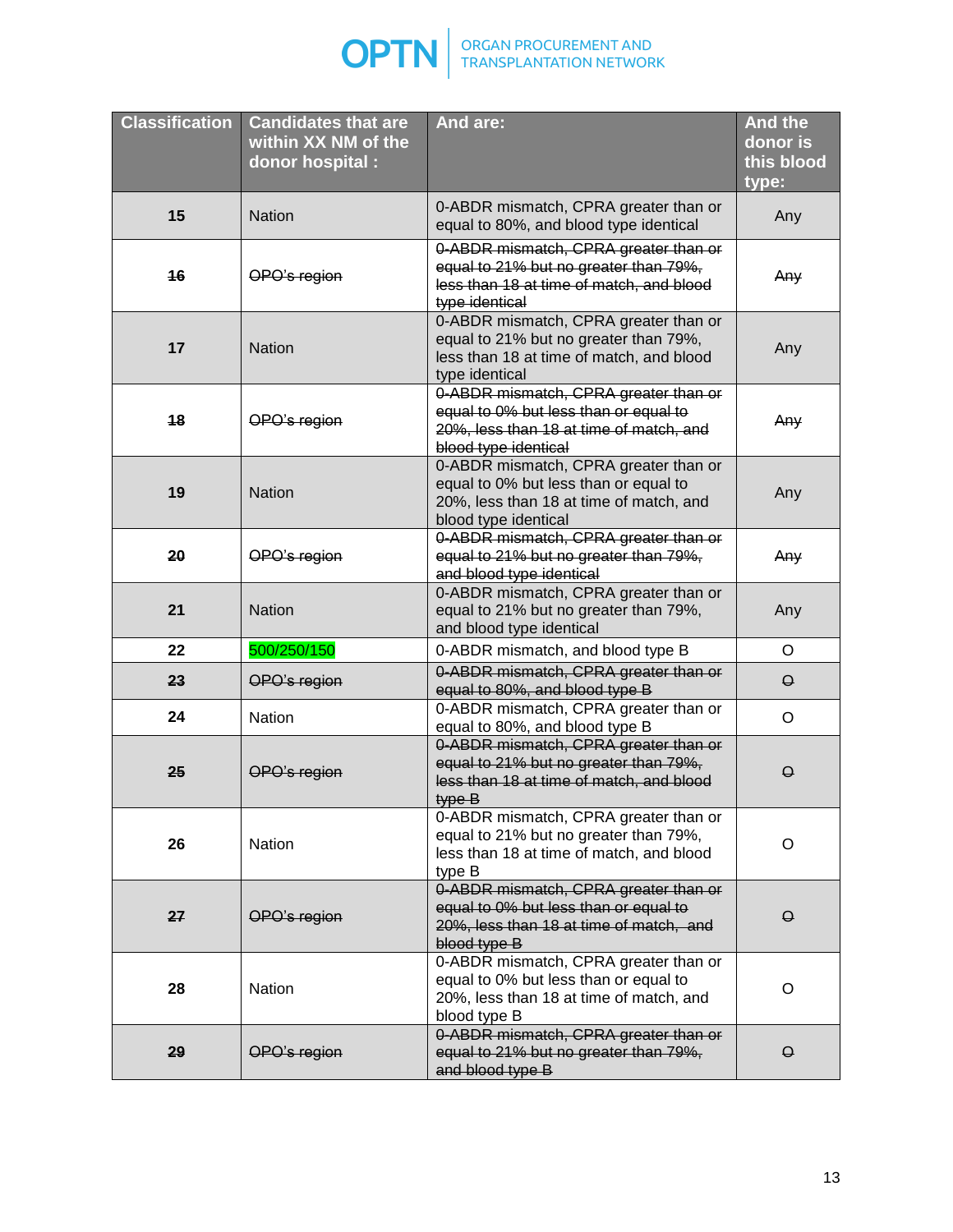

| <b>Classification</b> | <b>Candidates that are</b><br>within XX NM of the<br>donor hospital : | And are:                                                                                                                                                                                            | <b>And the</b><br>donor is<br>this blood |  |
|-----------------------|-----------------------------------------------------------------------|-----------------------------------------------------------------------------------------------------------------------------------------------------------------------------------------------------|------------------------------------------|--|
|                       |                                                                       |                                                                                                                                                                                                     | type:                                    |  |
| 30                    | Nation                                                                | 0-ABDR mismatch, CPRA greater than or<br>equal to 21% but no greater than 79%,<br>and blood type B                                                                                                  | O                                        |  |
| 31                    | 500/250/150                                                           | 0-ABDR mismatch, blood type permissible                                                                                                                                                             | Any                                      |  |
| 32                    | OPO's region                                                          | 0-ABDR mismatch, CPRA greater than or<br>equal to 80%, and blood type permissible                                                                                                                   | Any                                      |  |
| 33                    | <b>Nation</b>                                                         | 0-ABDR mismatch, CPRA greater than or<br>equal to 80%, and blood type permissible                                                                                                                   | Any                                      |  |
| 34                    | OPO's region                                                          | 0-ABDR mismatch, CPRA greater than or<br>equal to 21% but no greater than 79%,<br>less than 18 years old at time of match,<br>and blood type permissible                                            | Any                                      |  |
| 35                    | <b>Nation</b>                                                         | 0-ABDR mismatch, CPRA greater than or<br>equal to 21% but no greater than 79%,<br>less than 18 years old at time of match,<br>and blood type permissible                                            | Any                                      |  |
| 36                    | OPO's region                                                          | 0-ABDR mismatch, CPRA greater than or<br>equal to 0% but less than or equal to<br>20%, less than 18 years old at time of<br>match, and blood type permissible                                       | Any                                      |  |
| 37                    | <b>Nation</b>                                                         | 0-ABDR mismatch, CPRA greater than or<br>equal to 0% but less than or equal to<br>20%, less than 18 years old at time of<br>match, and blood type permissible                                       | Any                                      |  |
| 38                    | OPO's region                                                          | 0-ABDR mismatch, CPRA greater than or<br>equal to 21% but no greater than 79%,<br>and blood type permissible                                                                                        |                                          |  |
| 39                    | <b>Nation</b>                                                         | 0-ABDR mismatch, CPRA greater than or<br>equal to 21% but no greater than 79%,<br>and blood type permissible                                                                                        |                                          |  |
| 41                    | 500/250/150                                                           | Prior liver recipients that meet the<br>qualifying criteria according to Policy<br>8.5.G: Prioritization for Liver Recipients on<br>the Kidney Waiting List, blood type<br>permissible or identical | Any                                      |  |
| 42                    | 500/250/150                                                           | Blood type B                                                                                                                                                                                        | A2 or A2B                                |  |
| 43                    | 500/250/150                                                           | All remaining candidates, blood type<br>permissible or identical                                                                                                                                    | Any                                      |  |
| 44                    | OPO's region                                                          | Blood type B                                                                                                                                                                                        | A <sub>2</sub> or A <sub>2</sub> B       |  |
| 45                    | OPO's region                                                          | All remaining candidates, blood type<br>permissible or identical                                                                                                                                    | Any                                      |  |
| 46                    | Nation                                                                | Blood type B                                                                                                                                                                                        | A2 or A2B                                |  |
| 47                    | Nation                                                                | All remaining candidates, blood type<br>permissible or identical                                                                                                                                    | Any                                      |  |
| 48                    | 500/250/150                                                           | Candidates who have specified they are<br>willing to accept both kidneys from a<br>single deceased donor, blood type<br>permissible or identical                                                    |                                          |  |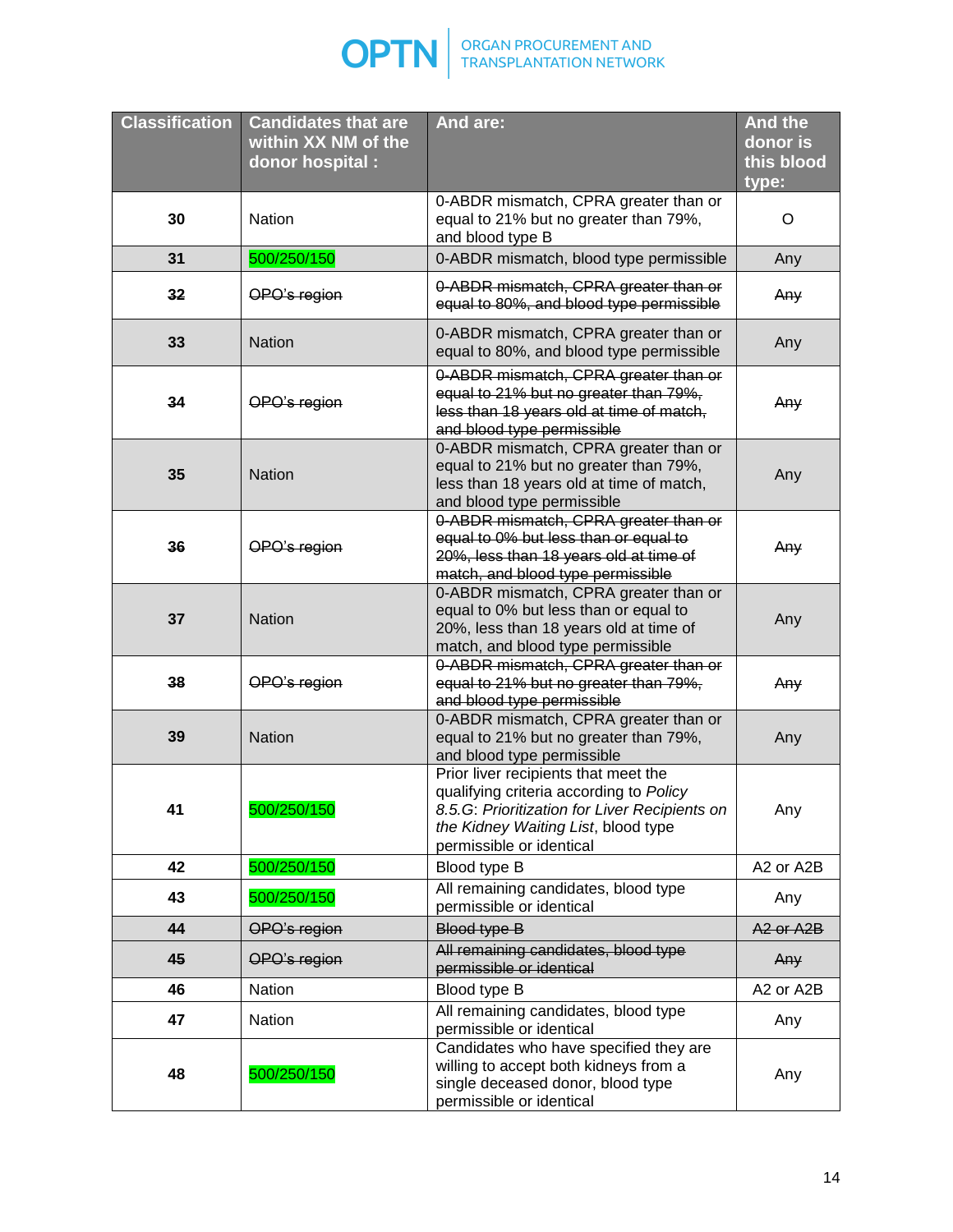

| <b>Classification</b> | Candidates that are<br>within XX NM of the<br>donor hospital : | And are:                                                                                                                                         | <b>And the</b><br>donor is<br>this blood<br>type: |
|-----------------------|----------------------------------------------------------------|--------------------------------------------------------------------------------------------------------------------------------------------------|---------------------------------------------------|
| 49                    | <del>)PO's region</del>                                        | Candidates who have specified they are<br>willing to accept both kidneys from a<br>single deceased donor, blood type<br>permissible or identical | Anv                                               |
| 50                    | <b>Nation</b>                                                  | Candidates who have specified they are<br>willing to accept both kidneys from a<br>single deceased donor, blood type<br>permissible or identical | Any                                               |

# **Allocation of Kidneys from Deceased Donors with KDPI Scores Greater 85%**

With the exception of 0-ABDR mismatches, kidneys from deceased donors with KDPI scores greater than 85% will be allocated to adult candidates only.

Kidneys from deceased donors with KDPI scores greater than 85% are allocated to candidates according to the table below:

| <b>Classification</b>   | <b>Candidates that are</b><br>within XX NM of the<br>donor hospital: | And are:                                                                        | <b>And the</b><br>donor is<br>this blood<br>type: |
|-------------------------|----------------------------------------------------------------------|---------------------------------------------------------------------------------|---------------------------------------------------|
| 1                       | 500/250/150                                                          | 0-ABDR mismatch, CPRA equal to 100%,<br>blood type permissible or identical     | Any                                               |
| $\mathbf{2}$            | 500/250/150                                                          | CPRA equal to 100%, blood type<br>permissible or identical                      | Any                                               |
| $\mathbf{3}$            | OPO's region                                                         | 0-ABDR mismatch, CPRA equal to 100%,<br>blood type permissible or identical     | Any                                               |
| $\overline{\mathbf{4}}$ | OPO's region                                                         | CPRA equal to 100%, blood type<br>permissible or identical                      | Any                                               |
| 5                       | Nation                                                               | 0-ABDR mismatch, CPRA equal to 100%,<br>blood type permissible or identical     | Any                                               |
| 6                       | <b>Nation</b>                                                        | CPRA equal to 100%, blood type<br>permissible or identical                      | Any                                               |
| $\overline{7}$          | 500/250/150                                                          | 0-ABDR mismatch, CPRA equal to 99%,<br>blood type permissible or identical      | Any                                               |
| 8                       | 500/250/150                                                          | CPRA equal to 99%, blood type<br>permissible or identical                       | Any                                               |
| $\mathbf{9}$            | OPO's region                                                         | 0-ABDR mismatch, CPRA equal to 99%,<br>blood type permissible or identical      | Any                                               |
| 40                      | OPO's region                                                         | CPRA equal to 99%, blood type<br>permissible or identical                       | Any                                               |
| 11                      | 500/250/150                                                          | 0-ABDR mismatch, CPRA equal to 98%,<br>blood type permissible or identical      | Any                                               |
| 12                      | 500/250/150                                                          | CPRA equal to 98%, blood type<br>permissible or identical                       | Any                                               |
| 13                      | 500/250/150                                                          | 0-ABDR mismatch, blood type<br>permissible or identical                         | Any                                               |
| 14                      | OPO's region                                                         | 0-ABDR mismatch, CPRA greater than or<br>equal to 80%, and blood type identical | Any                                               |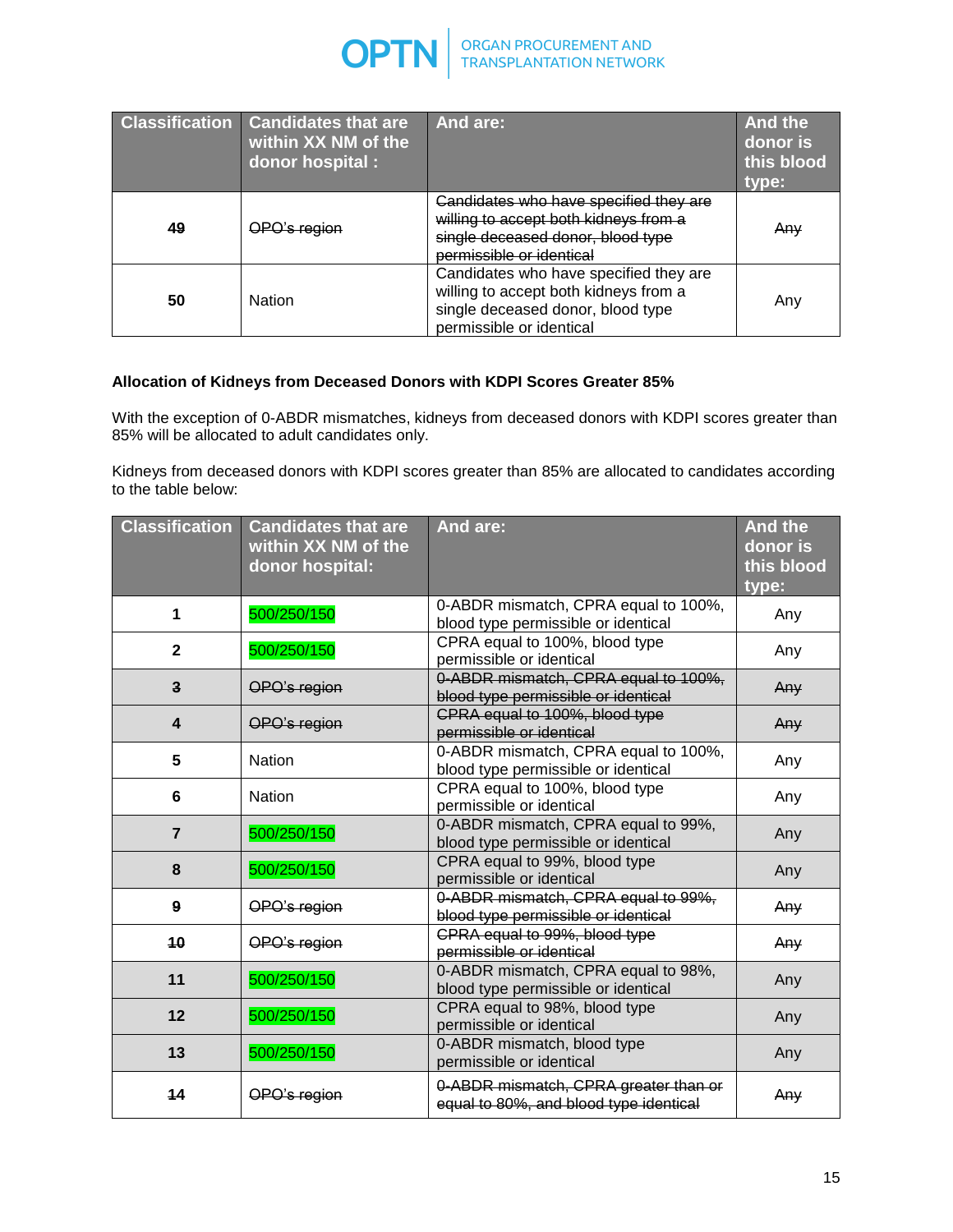

| <b>Classification</b> | <b>Candidates that are</b><br>within XX NM of the<br>donor hospital: | And are:                                                                                                                                                                                            | <b>And the</b><br>donor is<br>this blood<br>type: |
|-----------------------|----------------------------------------------------------------------|-----------------------------------------------------------------------------------------------------------------------------------------------------------------------------------------------------|---------------------------------------------------|
| 15                    | <b>Nation</b>                                                        | 0-ABDR mismatch, CPRA greater than or<br>equal to 80%, and blood type identical                                                                                                                     | Any                                               |
| 16                    | OPO's region                                                         | 0-ABDR mismatch, CPRA greater than or<br>equal to 21% but no greater than 79%,<br>and blood type identical                                                                                          | Any                                               |
| 17                    | <b>Nation</b>                                                        | 0-ABDR mismatch, CPRA greater than or<br>equal to 21% but no greater than 79%,<br>and blood type identical                                                                                          | Any                                               |
| 18                    | 500/250/150                                                          | 0-ABDR mismatch, blood type B                                                                                                                                                                       | $\circ$                                           |
| 19                    | OPO's region                                                         | 0-ABDR mismatch, CPRA greater than or<br>equal to 80%, and blood type B                                                                                                                             | $\Theta$                                          |
| 20                    | <b>Nation</b>                                                        | 0-ABDR mismatch, CPRA greater than or<br>equal to 80%, and blood type B                                                                                                                             | $\circ$                                           |
| 21                    | OPO's region                                                         | 0-ABDR mismatch, CPRA greater than or<br>equal to 21% but no greater than 79%,<br>and blood type B                                                                                                  | $\Theta$                                          |
| 22                    | <b>Nation</b>                                                        | 0-ABDR mismatch, CPRA greater than or<br>equal to 21% but no greater than 79%,<br>and blood type B                                                                                                  | O                                                 |
| 23                    | 500/250/150                                                          | 0-ABDR mismatch, blood type<br>permissible                                                                                                                                                          | Any                                               |
| 24                    | OPO's region                                                         | 0-ABDR mismatch, CPRA greater than or<br>equal to 80%, and blood type permissible                                                                                                                   | Any                                               |
| 25                    | <b>Nation</b>                                                        | 0-ABDR mismatch, CPRA greater than or<br>equal to 80%, and blood type permissible                                                                                                                   | Any                                               |
| 26                    | OPO's region                                                         | 0-ABDR mismatch, CPRA greater than or<br>equal to 21% but no greater than 79%,<br>and blood type permissible                                                                                        | Any                                               |
| 27                    | <b>Nation</b>                                                        | 0-ABDR mismatch, CPRA greater than or<br>equal to 21% but no greater than 79%,<br>and blood type permissible                                                                                        | Any                                               |
| 28                    | 500/250/150                                                          | Prior liver recipients that meet the<br>qualifying criteria according to Policy<br>8.5.G: Prioritization for Liver Recipients<br>on the Kidney Waiting List, blood type<br>permissible or identical | Any                                               |
| 29                    | OPO's region                                                         | Blood type B                                                                                                                                                                                        | A <sub>2</sub> or A <sub>2</sub> B                |
| 30                    | 500/250/150                                                          | All remaining candidates, blood type<br>permissible or identical                                                                                                                                    | Any                                               |
| 31                    | 500/250/150                                                          | Candidates who have specified they are<br>willing to accept both kidneys from a<br>single deceased donor, blood type<br>permissible or identical                                                    | Any                                               |
| 32                    | OPO's region                                                         | All remaining candidates, blood type<br>permissible or identical                                                                                                                                    | Any                                               |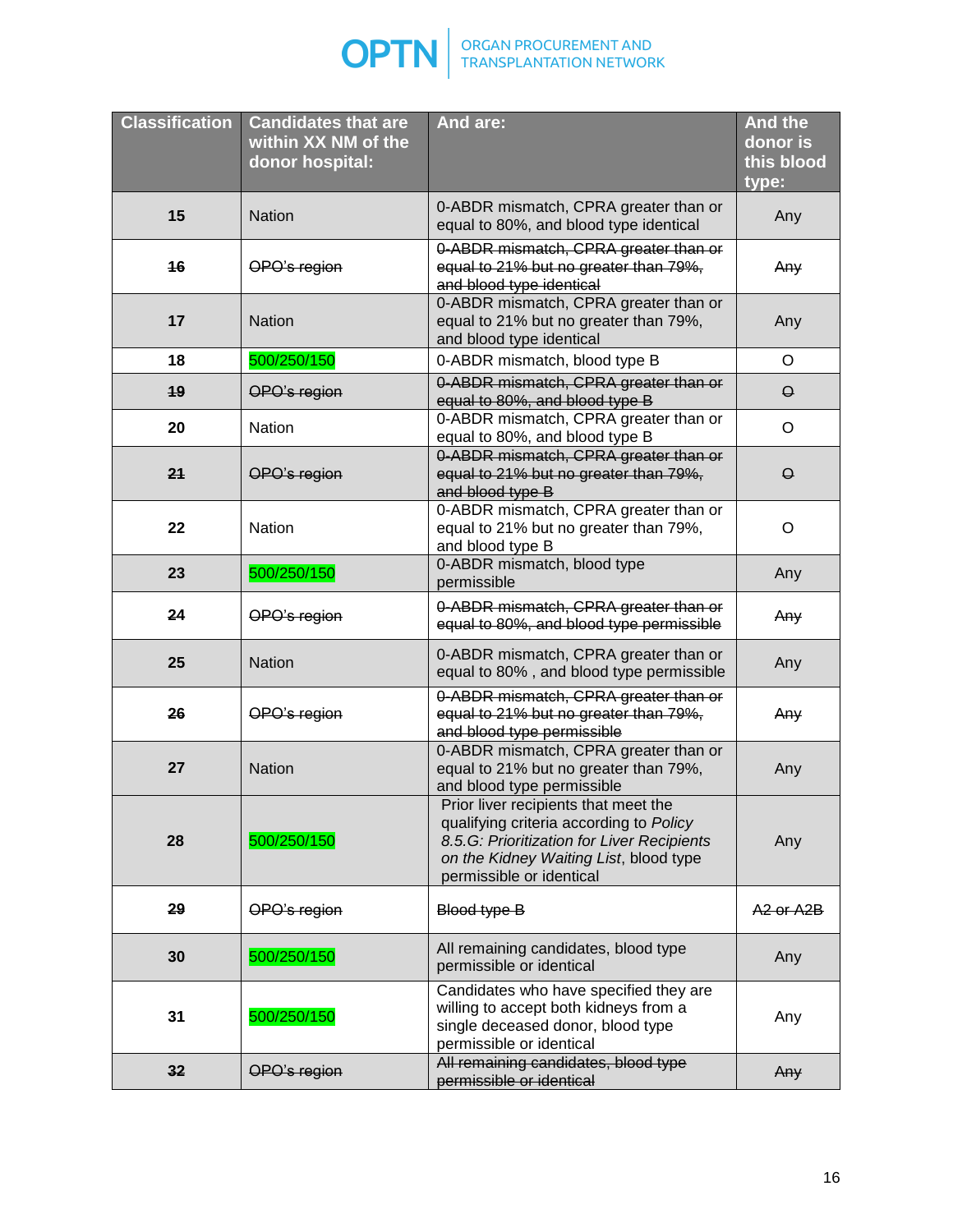

| <b>Classification</b> | <b>Candidates that are</b><br>within XX NM of the<br>donor hospital: | And are:                                                                                                                                         | <b>And the</b><br>donor is<br>this blood<br>type: |
|-----------------------|----------------------------------------------------------------------|--------------------------------------------------------------------------------------------------------------------------------------------------|---------------------------------------------------|
| 33                    | PO's region                                                          | Candidates who have specified they are<br>willing to accept both kidneys from a<br>single deceased donor, blood type<br>permissible or identical | Any                                               |
| 34                    | <b>Nation</b>                                                        | Blood type B                                                                                                                                     | A <sub>2</sub> or A <sub>2</sub> B                |
| 35                    | <b>Nation</b>                                                        | All remaining candidates, blood type<br>permissible or identical                                                                                 | Any                                               |
| 36                    | <b>Nation</b>                                                        | Candidates who have specified they are<br>willing to accept both kidneys from a<br>single deceased donor, blood type<br>permissible or identical | Any                                               |

#### **Allocation of Pancreas, Kidney-Pancreas, and Islets from Deceased Donors 50 Years Old and Less with a BMI Less Than or Equal to 30 kg/m<sup>2</sup>**

Pancreas, kidney-pancreas, and islets from donors 50 years old or less and who have a BMI less than or equal to 30 kg/m<sup>2</sup> will be allocated to candidates according to the below based on waiting time:

| <b>Classification</b> | <b>Candidates</b><br>that are within<br>XX NM of the<br>donor hospital: | And are:                                                                                                               |  |  |
|-----------------------|-------------------------------------------------------------------------|------------------------------------------------------------------------------------------------------------------------|--|--|
| 1                     | 500/250/150                                                             | Zero antigen mismatch, CPRA greater than or<br>equal to 80%, and either pancreas or kidney-<br>pancreas candidates     |  |  |
| $\overline{2}$        | 500/250/150                                                             | CPRA greater than or equal to 80% and either<br>pancreas or kidney-pancreas candidates                                 |  |  |
| $\mathbf{3}$          | OPO's region                                                            | Zero antigen mismatch, CPRA greater than or<br>equal to 80%, and are either pancreas or kidney-<br>pancreas candidates |  |  |
| 4                     | <b>Nation</b>                                                           | Zero antigen mismatch, CPRA greater than or<br>equal to 80%, and either pancreas or kidney-<br>pancreas candidates     |  |  |
| 5                     | 500/250/150                                                             | Pancreas or kidney-pancreas candidates                                                                                 |  |  |
| 6                     | OPO's region                                                            | CPRA greater than or equal to 80% and either<br>pancreas or kidney-pancreas candidates                                 |  |  |
| $\overline{ }$        | OPO's region                                                            | Pancreas or kidney-pancreas candidates                                                                                 |  |  |
| 8                     | <b>Nation</b>                                                           | CPRA greater than or equal to 80% and either<br>pancreas or kidney-pancreas candidates                                 |  |  |
| 9                     | <b>Nation</b>                                                           | Pancreas or kidney-pancreas candidates                                                                                 |  |  |
| 10                    | 500/250/150                                                             | Islet candidates                                                                                                       |  |  |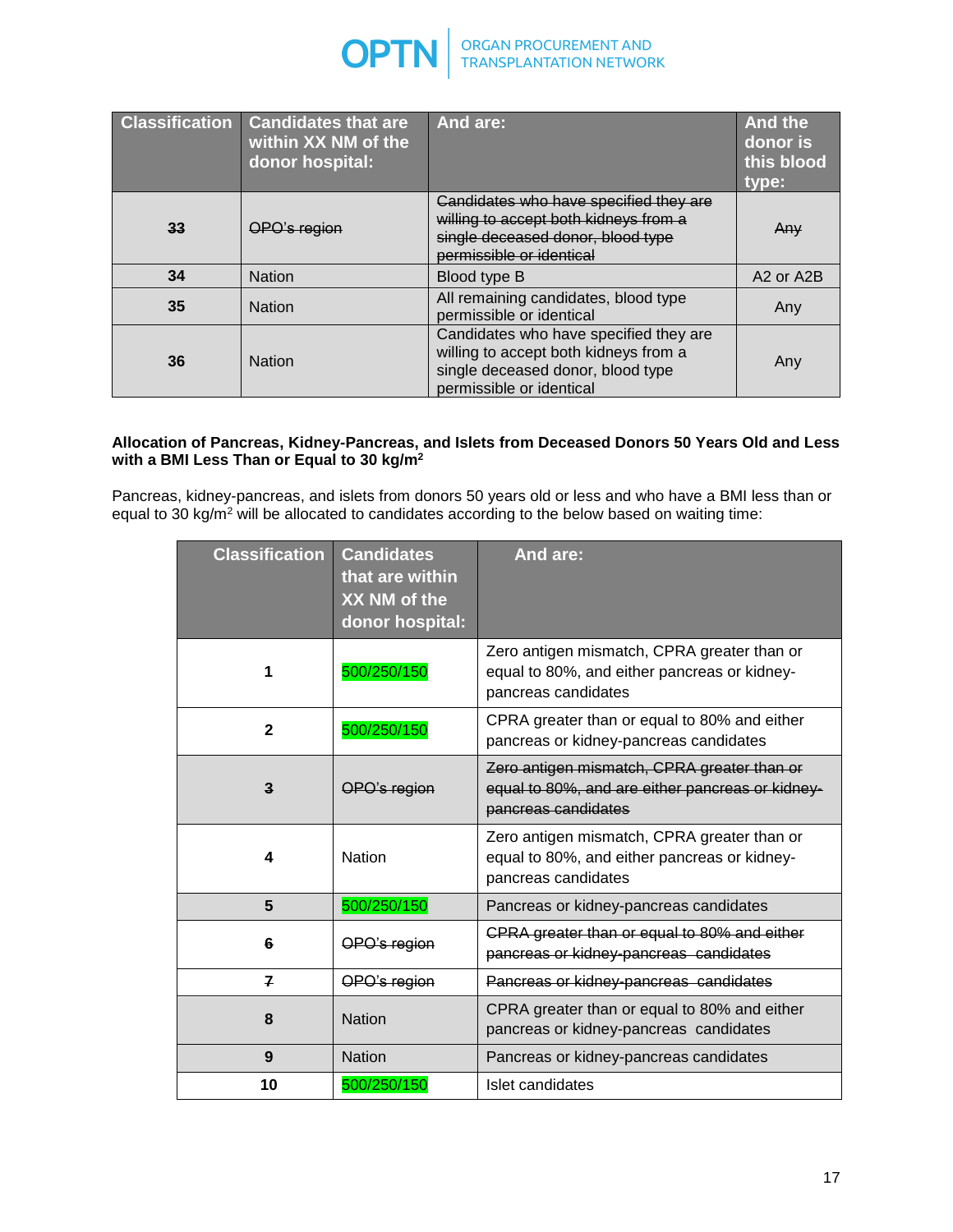

| <b>Classification Candidates</b> | that are within<br>XX NM of the<br>donor hospital: | And are:                |
|----------------------------------|----------------------------------------------------|-------------------------|
| 11                               | OPO's Region                                       | <b>Islet candidates</b> |
| 12                               | Nation                                             | Islet candidates        |

## **Allocation of Pancreas, Kidney-Pancreas, and Islets from Deceased Donors More than 50 Years Old or with a BMI Greater Than 30 kg/m<sup>2</sup>**

Pancreas, kidney-pancreas, and islets from deceased donors more than 50 years old or from deceased donors who have a BMI greater than 30 kg/m<sup>2</sup> are allocated to candidates according to the table below based on waiting time:

| <b>Classification</b> | <b>Candidates that</b><br>are within XX<br>NM of the donor<br>hospital: | And are:                                                                                                           |  |  |
|-----------------------|-------------------------------------------------------------------------|--------------------------------------------------------------------------------------------------------------------|--|--|
| 1                     | 500/250/150                                                             | Zero antigen mismatch, CPRA greater than or<br>equal to 80%, and either pancreas or kidney-<br>pancreas candidates |  |  |
| $\mathbf{2}$          | 500/250/150                                                             | CPRA greater than or equal to 80% and either<br>pancreas or kidney-pancreas candidates                             |  |  |
| $\mathbf{3}$          | OPO's region                                                            | Zero antigen mismatch, CPRA greater than or<br>equal to 80%, and either pancreas or kidney-<br>pancreas candidates |  |  |
| 4                     | <b>Nation</b>                                                           | Zero antigen mismatch, CPRA greater than or<br>equal to 80%, and either pancreas or kidney-<br>pancreas candidates |  |  |
| 5                     | 500/250/150                                                             | Pancreas or kidney-pancreas candidates                                                                             |  |  |
| 6                     | 500/250/150                                                             | Islet candidates                                                                                                   |  |  |
| z                     | OPO's region                                                            | Islet candidates                                                                                                   |  |  |
| 8                     | <b>Nation</b>                                                           | Islet candidates                                                                                                   |  |  |
| 9                     | OPO's region                                                            | CPRA greater than or equal to 80% and either<br>pancreas or kidney-pancreas candidates                             |  |  |
| 10                    | OPO's region                                                            | Pancreas or kidney-pancreas candidates                                                                             |  |  |
| 11                    | <b>Nation</b>                                                           | CPRA greater than or equal to 80% and either<br>pancreas or kidney-pancreas candidates                             |  |  |
| 12                    | <b>Nation</b>                                                           | Pancreas or kidney-pancreas candidates                                                                             |  |  |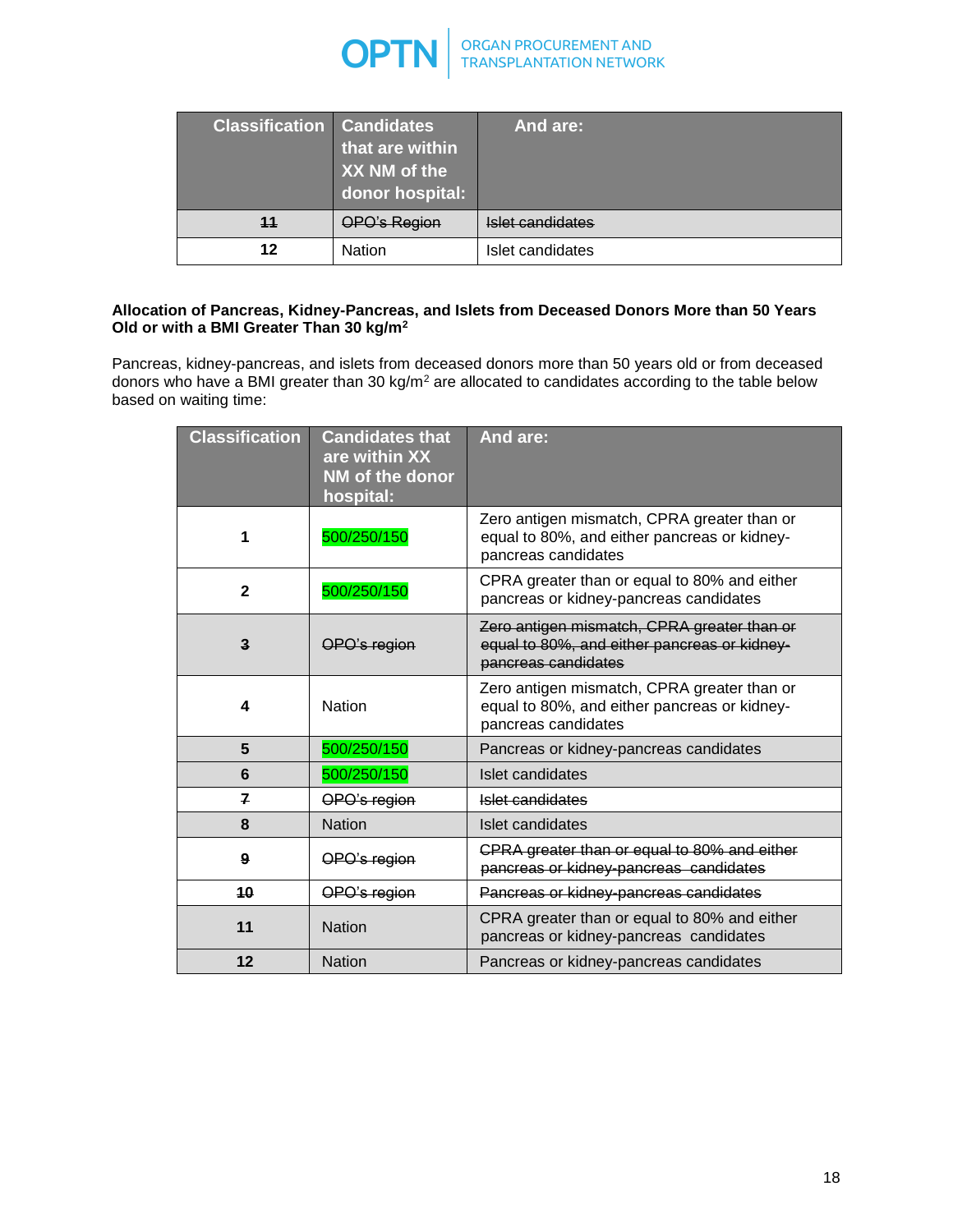

### **Specific variations, metrics, and subgroups:**

All variations should include the prior living donor and pediatric priority changes (elevating local, now within circle, priority), as well as the separated highly sensitized priority to split 100% and 98-99%, indicated in the kidney classification tables above. Specifically, kidney classification tables (kidney alone) for deceased donors with KDPI scores 0-20% and 21-34% will be modeled with elevated local (now within circle) prior living donor (current classification 40) and local (now within circle) pediatric (current classification 41) priority, shifting those two candidate classifications to fall between the 100% CPRA patients (current classifications 1-6) and the CPRA 98-99% patients (current classifications 7-12). Additionally, kidney classification tables (kidney alone) for deceased donors with KDPI scores 35-85% will be modeled with elevated local (now within circle) prior living donor (current classification 40) priority, shifting this candidate classification to fall between the 100% CPRA patients (current classifications 1-6) and the CPRA 98-99% patients (current classifications 7-12).

The Committee wants to use an acceptance model for KPSAM that includes offer number and donor characteristics (without candidate characteristics).

**Model 1**: The Committee requested a second "baseline" run in which the current system is modeled with the addition of the elevated PLD (KDPI sequences A-C) and pediatric (KDPI sequences A-B) priority for deceased donor kidney allocation with no other changes.

**Models 2-9**: The following combinations of circle sizes and proximity points should be used for simulation modeling (table below). Proximity points within the circle will be assigned linearly, starting at X points for a 0 NM distance between the donor hospital and transplant center, and tapering to 0 points at the circle edge. National proximity points will be assigned linearly, starting at Y points *outside* the circle edge and tapering to 0 points at the max distance possible between a donor hospital and a transplant center. This is a change from the prior KPSAM request in which we stopped assigning proximity points at 2500 NM.

|                |                  |              | <b>Linearly Assigned Proximity Points</b> |              |                                                                                                           |              |
|----------------|------------------|--------------|-------------------------------------------|--------------|-----------------------------------------------------------------------------------------------------------|--------------|
|                | Circle Size (NM) |              | <b>Inside the Circle</b>                  |              | <b>Outside the circle</b><br>(to max possible distance between a<br>donor hospital and transplant center) |              |
| Model #        | ΚI               | <b>PA/KP</b> | ΚI                                        | <b>PA/KP</b> | KI                                                                                                        | <b>PA/KP</b> |
| $\overline{2}$ | 500              | 500          | 0                                         | 0            | 8                                                                                                         | 8            |
| 3              | 500              | 500          | 4                                         | 4            | 8                                                                                                         | 8            |
| 4              | 500              | 150          | 0                                         | $\Omega$     | 8                                                                                                         | 8            |
| 5              | 250              | 250          | $\overline{2}$                            | 2            | 4                                                                                                         | 4            |
| 6              | 250              | 250          | 0                                         | 0            | 8                                                                                                         | 8            |
| $\overline{7}$ | 250              | 150          | 0                                         | 0            | 8                                                                                                         | 8            |
| 8              | 150              | 150          | $\Omega$                                  | 0            | 8                                                                                                         | 8            |
| 9              | 150              | 150          | 0                                         | $\Omega$     | 20                                                                                                        | 20           |

**Models 10-11**: Two variations should be modeled wherein there is a stepwise approach to assignment of proximity points within a 500 NM circle. National proximity points will be assigned linearly as above.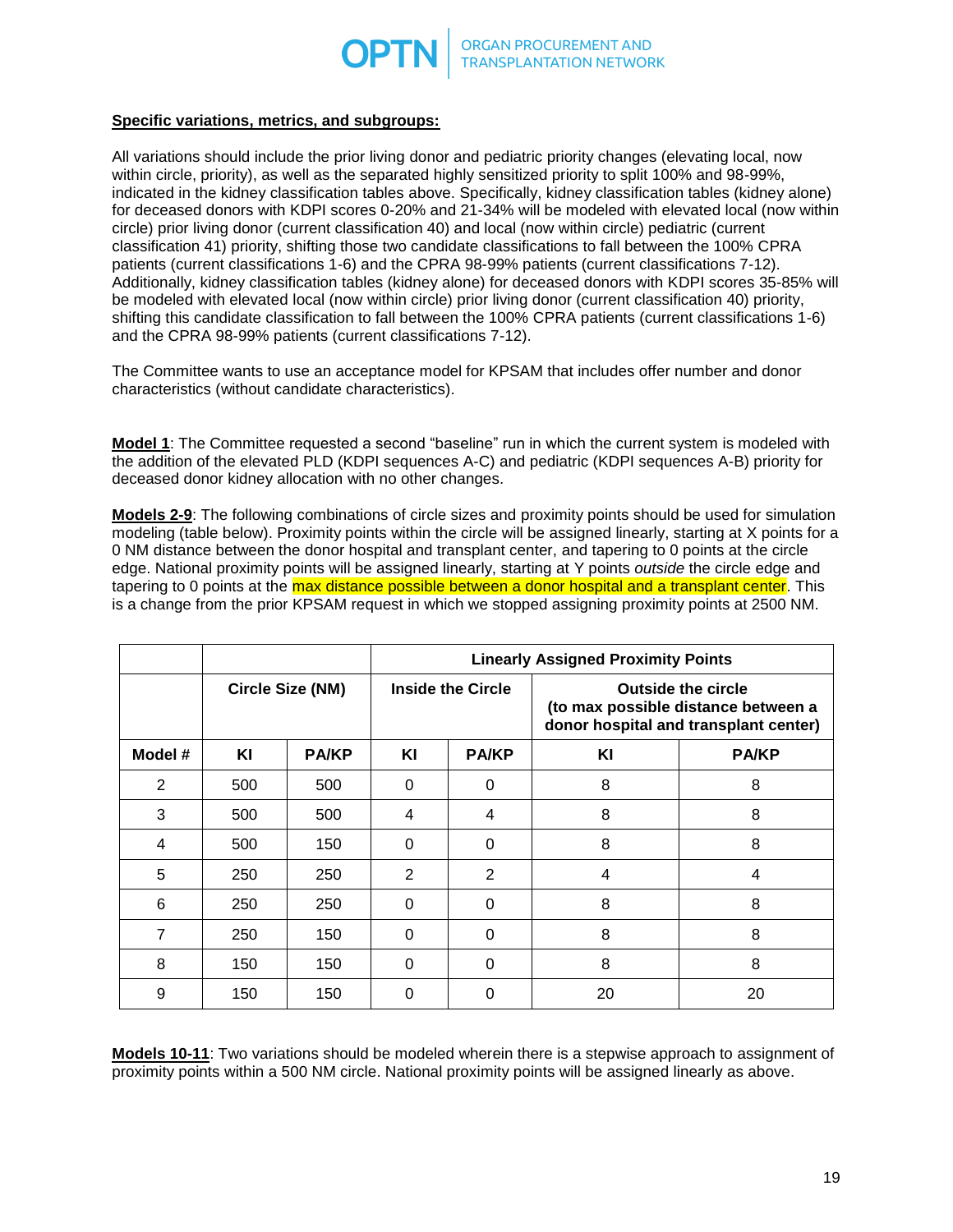

**Model #10**: A constant value of 4 proximity points within the 500 NM circle will be assigned between 0 and 150 NM. Then proximity points will be assigned linearly starting at 4 proximity points and tapering linearly to 0 points at 500 NM. National proximity points will be assigned linearly, starting at 8 points outside 500 NM and tapering to 0 points at the max distance possible between a donor hospital and a transplant center. This will be the same for both kidney and kidney-pancreas/pancreas. A visual representation is shown below.



**Model 11**: A constant value of 4 proximity points within the 500 NM circle will be assigned between 0 and 250 NM. Then proximity points will be assigned linearly starting at 4 proximity points and tapering linearly to 0 points at 500 NM. National proximity points will be assigned linearly, starting at 8 points outside 500 NM and tapering to 0 points at the max distance possible between a donor hospital and a transplant center. This will be the same for both kidney and kidney-pancreas/pancreas. A visual representation is shown below.



Based on the above 11 models, provide the following metrics. Metrics will be stratified by organ (kidneyalone, kidney-pancreas, pancreas-alone) and defined subgroups (DSA and others). These are ordered by priority and include metrics and subgroups to provide should time permit.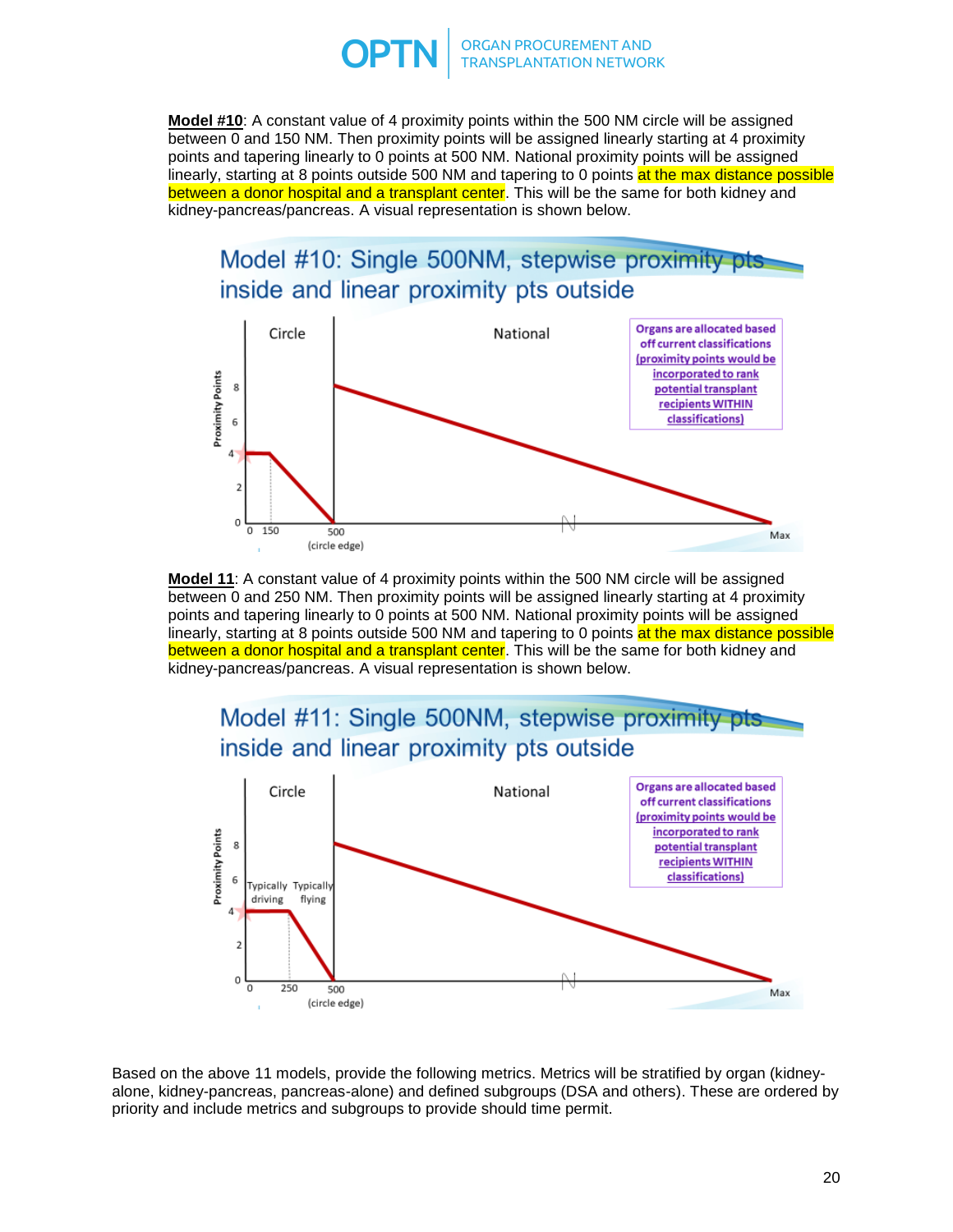

### **Metrics to analyze**:

- 1. Count  $\overline{(*)}$  of transplants
- 2. Transplant rates
- 3. Time on dialysis (days) distribution at transplant
- 4. Time on waiting list (days) distribution at transplant
- 5. Organ travel distance distribution (NM) for transplants
- 6. Percent of organs traveling over 250 NM
- 7. Waitlist mortality rates (subgroups in appendix)

The following metrics should be provided if time permits:

- 8. One year post-transplant graft survival rates
- 9. One year post-transplant patient survival rates
- 10. Count (%) of waitlist deaths

#### **Metrics to display in choropleth maps \*by DSA\* and tables (tables provided in an appendix)**:

- 1. Transplant rates
- 2. Variance in transplant rates
- 3. Median dialysis time (days) at transplant
- 4. Variance of median dialysis time (days) at transplant
- 5. Median waiting time (on the list, in days) at transplant
- 6. Variance of median waiting time (on the list, in days) at transplant
- 7. Median CPRA at transplant
- 8. Waitlist mortality rates (overall only)

The following metric by DSA should be provided if time permits:

9. Change in count (%) of waitlist deaths

#### **Metrics by organ should also be assessed by the following subgroup populations (including a comparison of % of WL vs. % of transplants where applicable):**

- 1. **Candidate/Recipient age**: 0-5, 6-10, 11-17, 18-34, 35-49, 50-64, 65+
- 2. **Candidate/Recipient race/ethnicity**: Caucasian, African-American, Hispanic, Asian, Other/Unknown
- 3. **Candidate/Recipient blood type (ABO)**: A, B, AB, O
- **4. Candidate/Recipient CPRA**: 0-80, 80-90, 90-94, 95-97, 98, 99, 100
- 5. **Candidate/Recipient diagnosis**: Diabetes, Hypertension, GN, Cystic kidney disease, Other
- 6. **SES-related:**
	- a. **Candidate/Recipient insurance status**: Public vs. Private
	- b. **Median income by recipient zip code at listing/transplant distribution**: using the ACS zip code level publically available dataset
	- c. **Urbanicity**: Urban vs. Rural, based on RUCA codes (individually, and grouped by metropolitan vs. micropolitan + small town + rural)
- 7. **KDPI**: 0-20%, 21-34%, 35-85%, 86-100% (transplant only)
- 8. **EPTS**: 0-20% vs. 21-100%
- 9. **Geography**:
	- **a. % local (DSA), regional, national**
	- b. **By OPTN Region**: 1, 2, 3, 4, 5, 6, 7, 8, 9, 10, 11

The following subgroup populations should be provided if time permits:

10. **Donor type**: DCD vs. not DCD (transplant only)